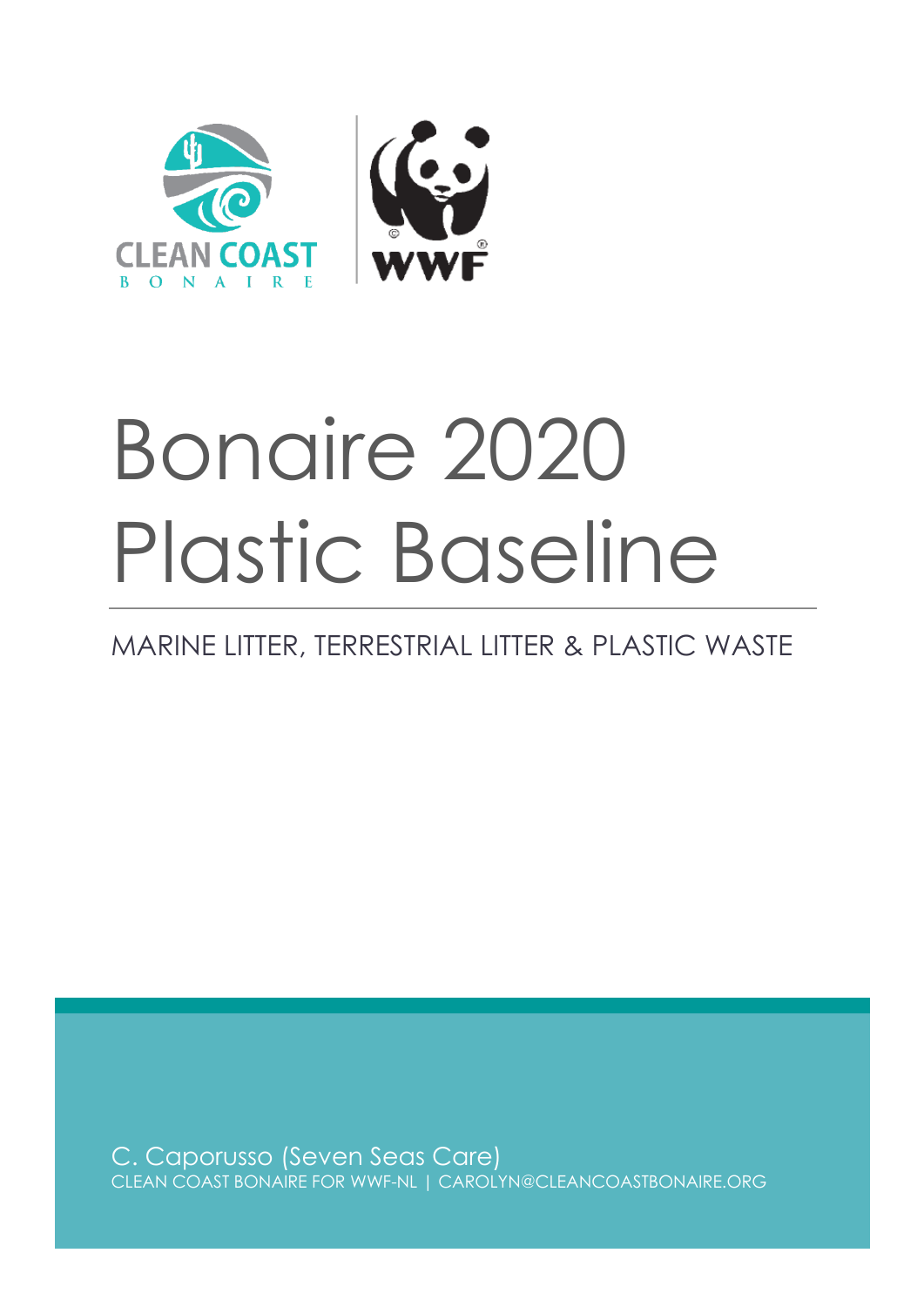

## **Table of Contents**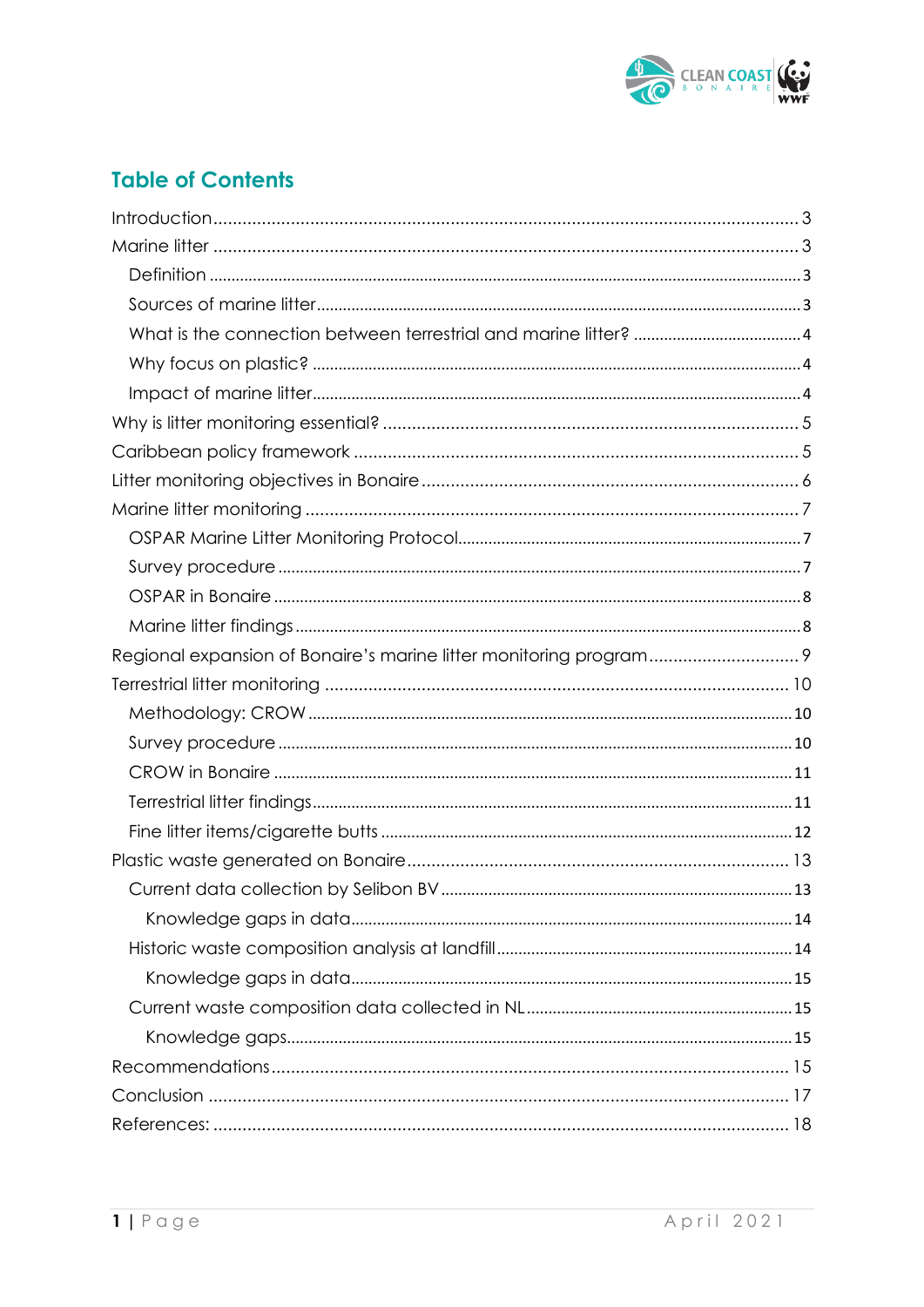

| Attachment 1: Top 15 most commonly found items at Boka Onima 2019-202019    |  |
|-----------------------------------------------------------------------------|--|
| Attachment 2: Top 15 most commonly found items at Piedra Pretu 2019-2020 20 |  |
| Attachment 3: Top 15 most commonly found items at Boka Onima 2019-202021    |  |
|                                                                             |  |
|                                                                             |  |

## **Table of Figures**

| Figure 6 Graph of OSPAR survey results marine litter composition by amount 2019-     |  |
|--------------------------------------------------------------------------------------|--|
|                                                                                      |  |
|                                                                                      |  |
|                                                                                      |  |
| Figure 9 Average amount of terrestrial litter items found per meter  11              |  |
| Figure 10 Graph of CROW survey results terrestrial litter composition by amount 2020 |  |
|                                                                                      |  |
|                                                                                      |  |
| Figure 12 Average fine litter grade & cigarette butts found per survey  13           |  |
| Figure 13 EURECO sorting in action (Image from: eureco-onderzoek.nl)  15             |  |
|                                                                                      |  |



Countries that manage and plan for prevention and abatement of waste will benefit from a cleaner environment which can in turn improve international investment, tourism, and economic growth.

> Marine Pollution in the Caribbean: Not a Minute to Waste (2020)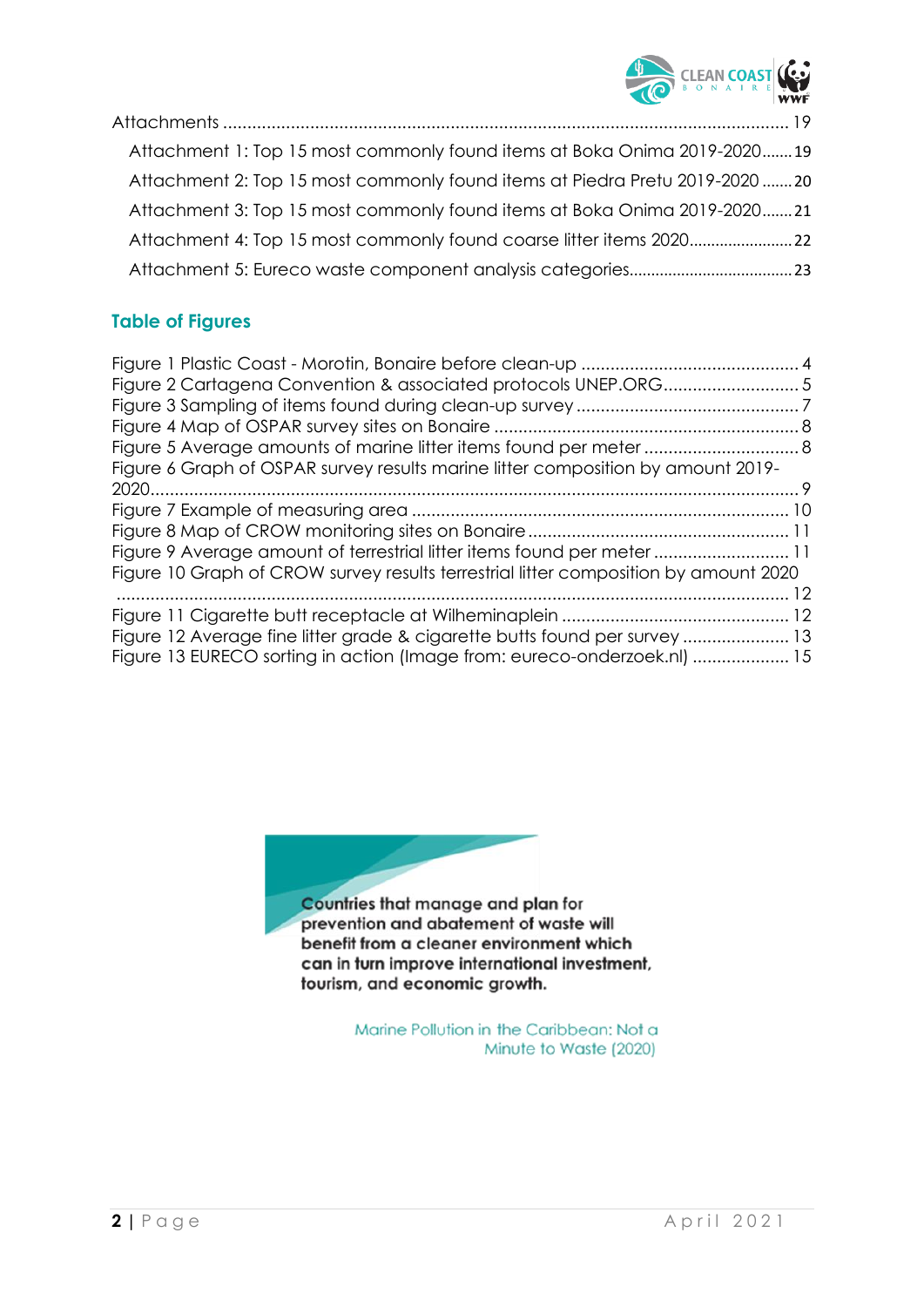

# <span id="page-3-0"></span>Introduction

Prevention of litter is an essential part of protecting the valuable natural resources of Bonaire. Plastic is recognized globally as the most prolific and harmful forms of litter, particularly in the marine environment. Steps are being taken internationally, regionally, and locally to reduce marine litter. To achieve a greater understanding of the abundance, type and source activities of litter in nature and public spaces of Bonaire, WWF-NL initiated the Clean Coast Bonaire project. In anticipation of the upcoming single-use plastic ban, the monitoring data collected to date has been compiled and analyzed to provide the Openbaar Lichaam Bonaire (OLB), Rijksdienst Caribisch Nederland (RCN) and Rijkswaterstaat (RWS) a snapshot of plastic litter on Bonaire at this moment in time. This baseline litter abundance information can be used as a reference point in order to test the achievement of our quantitative litter reduction goals.

This report addresses three questions:

- What is the average amount of plastic and other types of litter currently found at 3 sample sites on the coast of Bonaire?
- What is the average amount of plastic and other types of litter currently found at 8 sample sites in terrestrial locations on Bonaire?
- What is the amount of plastic currently generated on Bonaire?

In addition to reporting this baseline data, the report makes recommendations regarding how we can add to our current knowledge base and take positive steps towards plastic litter reduction.

## <span id="page-3-1"></span>Marine litter

#### <span id="page-3-2"></span>**Definition**

An internationally agreed definition of the concept of marine litter (marine debris) has been established by the United Nations. According to this definition, marine litter (marine debris) is "**any persistent, manufactured or processed solid material discarded, disposed of or abandoned in the marine and coastal environment**."

#### <span id="page-3-3"></span>Sources of marine litter

Studies show that marine litter comes from 3 main sources:

- **Land based sources**
	- o public littering
	- o poor waste management practices
	- o industrial activities
	- o sewage related debris
	- o storm water discharge
- **Riverine sources** (same as sources above transported by rivers to the ocean)
- **Ocean based sources**
	- o fishing activities (particularly abandoned, lost or discarded fishing gear)
	- o shipping
	- o marine leisure industry
	- o offshore oil and hydrocarbon industries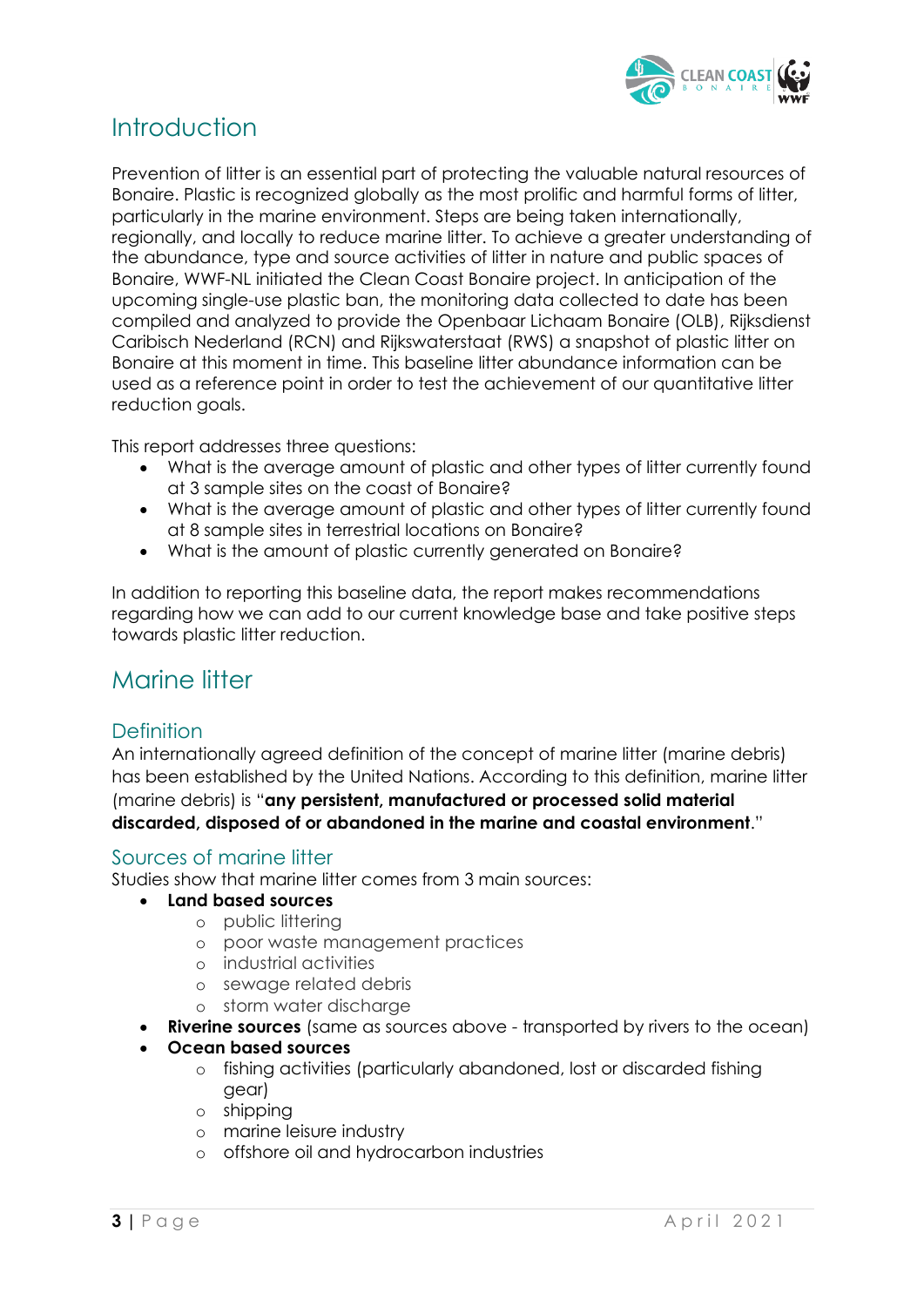

## <span id="page-4-0"></span>What is the connection between terrestrial and marine litter?

Research suggests that **80 percent of all marine pollution in the Caribbean region comes from land-based sources**. (UNEP-GPA 2016) Therefore, any discussion about how to prevent marine litter should also take terrestrial litter and waste management into account.

## <span id="page-4-1"></span>Why focus on plastic?

Approximately **80 percent of marine litter is composed of plastic**. Within the Caribbean region it is proving to be a key component of marine and coastal litter. Regional coastal clean-up survey data from 2017 show that 21 percent of items collected were plastic beverage bottles alone and 35 percent of all items are single use plastic. Because plastic degrades very slowly compared to other forms of solid waste, it remains in the environment for years. (Diez, et al. 2019)

#### **THE BLUE ECONOMY IS THE "SUSTAINABLE USE OF OCEAN RESOURCES FOR ECONOMIC GROWTH, IMPROVED LIVELIHOODS, AND JOBS WHILE PRESERVING THE HEALTH OF OCEAN ECOSYSTEM."** World Bank

#### <span id="page-4-2"></span>Impact of marine litter

Marine litter is a serious threat to the Blue Economy. Marine litter impacts the value of the goods and services provided by the oceans, including quality of fisheries and the pristine marine environment highly valued by the tourism sector. (Diez, et al. 2019) Global studies have shown that marine litter harms the economy, human health, and creates a range of growing pressures on marine ecosystems and biodiversity. (Chen 2015)

#### **Known hazards of marine litter:**

#### **Environmental**

- Entanglement of marine life
- Ingestion (whole & micro-plastics)
- Transportation of toxic chemicals into food chain
- Spread of invasive species

#### Human Health

- Ingestion of micro-plastics via seafood containing some potentially harmful and cancer-causing chemicals
- Mosquito borne diseases due to stagnant water collected in discarded plastic waste

#### Economic

- Loss of tourism revenue due to unattractive, littered coastline
- Additional clean-up expenses
- Navigational and shipping hazards (i.e., propeller entanglement)
- Fisheries reduction



*Figure 1 Plastic Coast - Morotin, Bonaire before clean-up*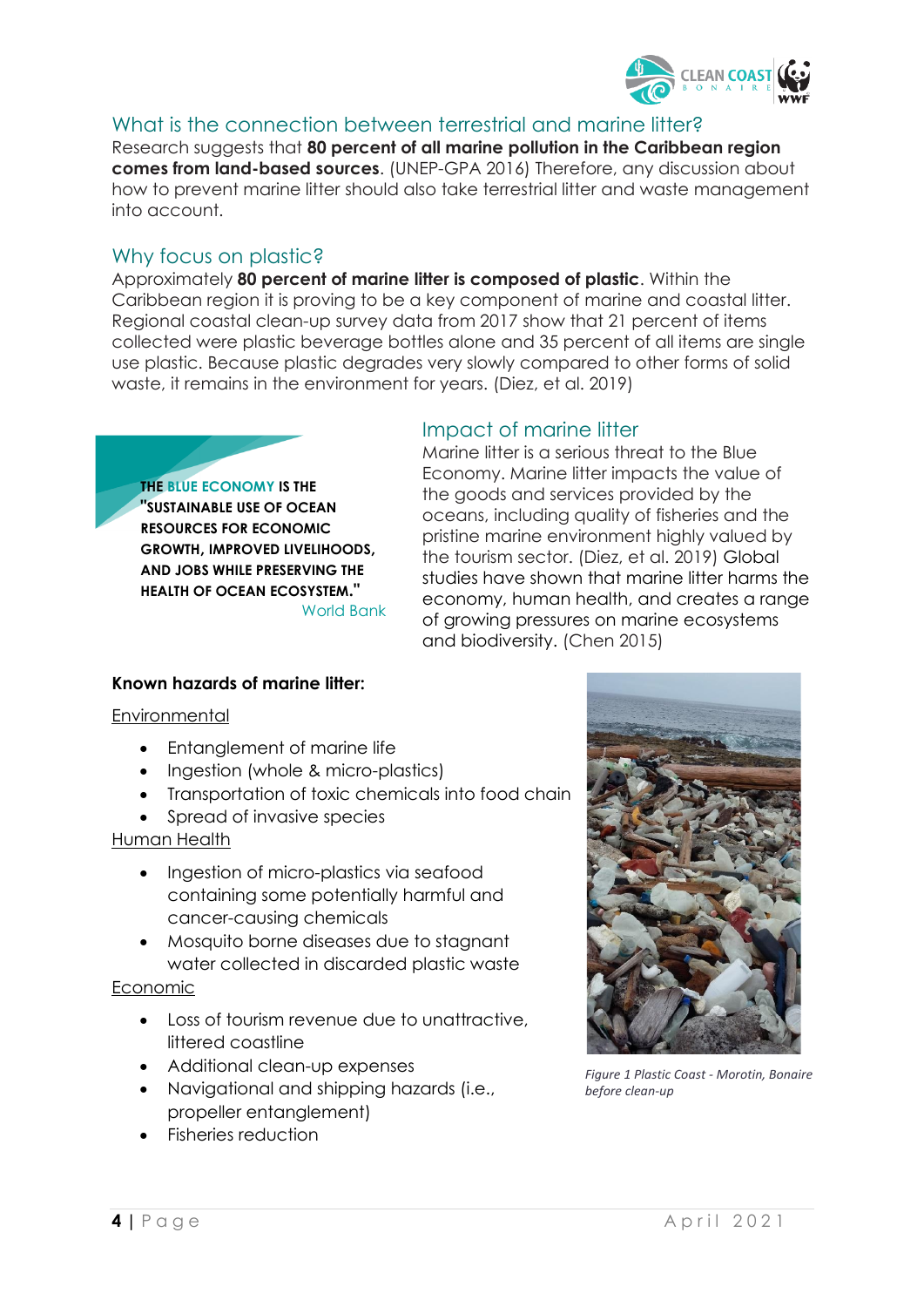

# <span id="page-5-0"></span>Why is litter monitoring essential?

An effective litter management strategy for reduction and elimination requires a comprehensive, quantitative litter monitoring program. The implementation of a long-term, large-scale, harmonized litter monitoring program at regional and global levels is an essential part of plastic reduction because it will:

- Provide a greater understanding of the problem
- Identify types of litter, source industries/behaviors/activities, abundance, trends, and distribution at different spatial scales
- Simplify data sharing locally and regionally
- Produce verified, scientifically recognized, and quality-controlled data (via guidance, updates, communication, consistent reporting formats and training)
- Drive reduction and management strategies, policies, and legislation
- Assess the effectiveness of reduction strategies, policies, and legislation
- Enable future monitoring of reduction progress
- Allow for compliance checking
- Provide data to develop local and regional litter baselines
- Reinforce the need for joint action between countries and regions
- Support awareness campaigns by providing data to explain the full scope of the problem, as well as targeting specific products and human behaviors

# <span id="page-5-1"></span>Caribbean policy framework

The Caribbean Environment Programme (CEP) is one of 18 UN Environmentadministered Regional Seas Programmes. The CEP and its Caribbean Action Plan (1981) were established by governments of the Wider Caribbean Region (WCR) to develop regional cooperation and national action for the sustainable management and use of the coastal and marine environment.

The Action Plan led to the 1983 adoption of the **Convention for the Protection and Development of the Marine Environment of the Wider Caribbean Region (the Cartagena Convention)**. This is the most comprehensive umbrella environmental agreement for the region and provides the operative legal framework for much of the ocean governance activity in the Wider Caribbean Region.

It consists of three protocols:

- Protocol Concerning Specially Protected Areas and Wildlife (SPAW)
- Protocol Concerning Pollution from Land-Based Sources and Activities (LBS)
- Protocol Concerning Cooperation in Combating Oil Spills



*Figure 2 Cartagena Convention & associated protocols UNEP.ORG*

The Convention and its three Protocols constitute a legal commitment by the

participating governments to protect, develop, and manage their common waters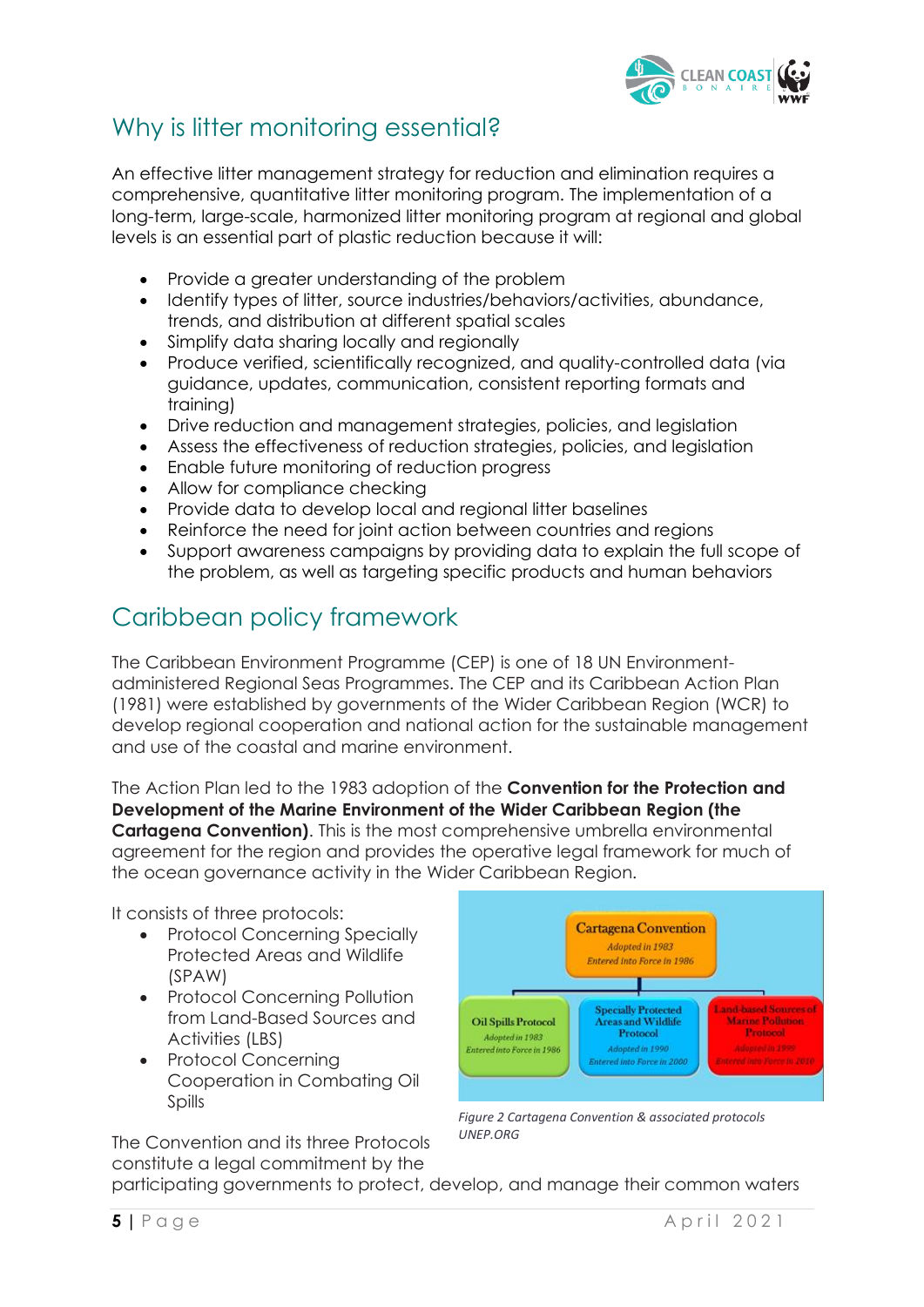

individually and jointly. The Convention is a framework agreement setting out the political and legal foundations for actions to be developed nationally and regionally and in response to the specific protocols of the Convention.

**The Cartagena Convention's Land-Based Sources Protocol is a key instrument for addressing land-based pollution in the Wider Caribbean Region.** It aims to prevent, reduce, and control pollution and to ensure sound environmental management. Requirements for assessment and monitoring are an important component, as well as public participation in the review of possible benefits and risks of any major project likely to have an important impact on the marine environment. (Diez, et al. 2019)

The Netherlands is a member state of the Cartagena Convention and ratified the SPAW Protocol in 1992 and the Oil Spills Protocol in 1984. However, **the Netherlands has not ratified the Land-Based Sources Protocol**.

In June 2017, the United Nations Conference to Support the Implementation of Sustainable Development Goal 14, OSPAR Commission (OSPAR) and the Cartagena Convention (CEP) registered a voluntary commitment to collaborate across the Atlantic. Several initial areas for cooperation among the Wider Caribbean Region and the North-East Atlantic have been identified where OSPAR and CEP can partner to provide technical and programmatic support to member states.

# <span id="page-6-0"></span>Litter monitoring objectives in Bonaire

The WWF-NL implemented OSPAR Marine Litter Monitoring (starting September 2018) and CROW terrestrial monitoring (starting March 2020) in Bonaire via independent contractor in order to:

- fill in the knowledge gap regarding marine and terrestrial litter
- identify types of litter, trends and shifts in litter amounts, and reasons and causes of litter
- provide data to the Openbaar Lichaam Bonaire (OLB), Rijksdienst Caribisch Nederland (RCN) and Rijkswaterstaat (RWS) in a manner that is consistent with monitoring currently conducted in the Netherlands by an independent contractor with funding from the RWS
- pilot the methodology in order to lay the foundation for expansion and harmonization of litter monitoring across the Caribbean to drive regional solutions to plastic waste
- develop and calculate an indicator for how clean Bonaire is, and how clean Bonaire would like to be as a policy goal
- establish a plastic waste baseline and 5-year monitoring strategy to determine if the amount of plastics on Bonaire is declining
- guide cleaning actions and local measures to prevent litter and focus waste management strategy
- support and strengthen the [Afvalbeheer op Maat](http://bonairegov.nl/sites/default/files/uploads/Rapport%20AFVALBEHEER%20OP%20MAAT%20zonder%20bijlagen.pdf)
- monitor effectiveness of single use plastic ban and other plastic pollution mitigation efforts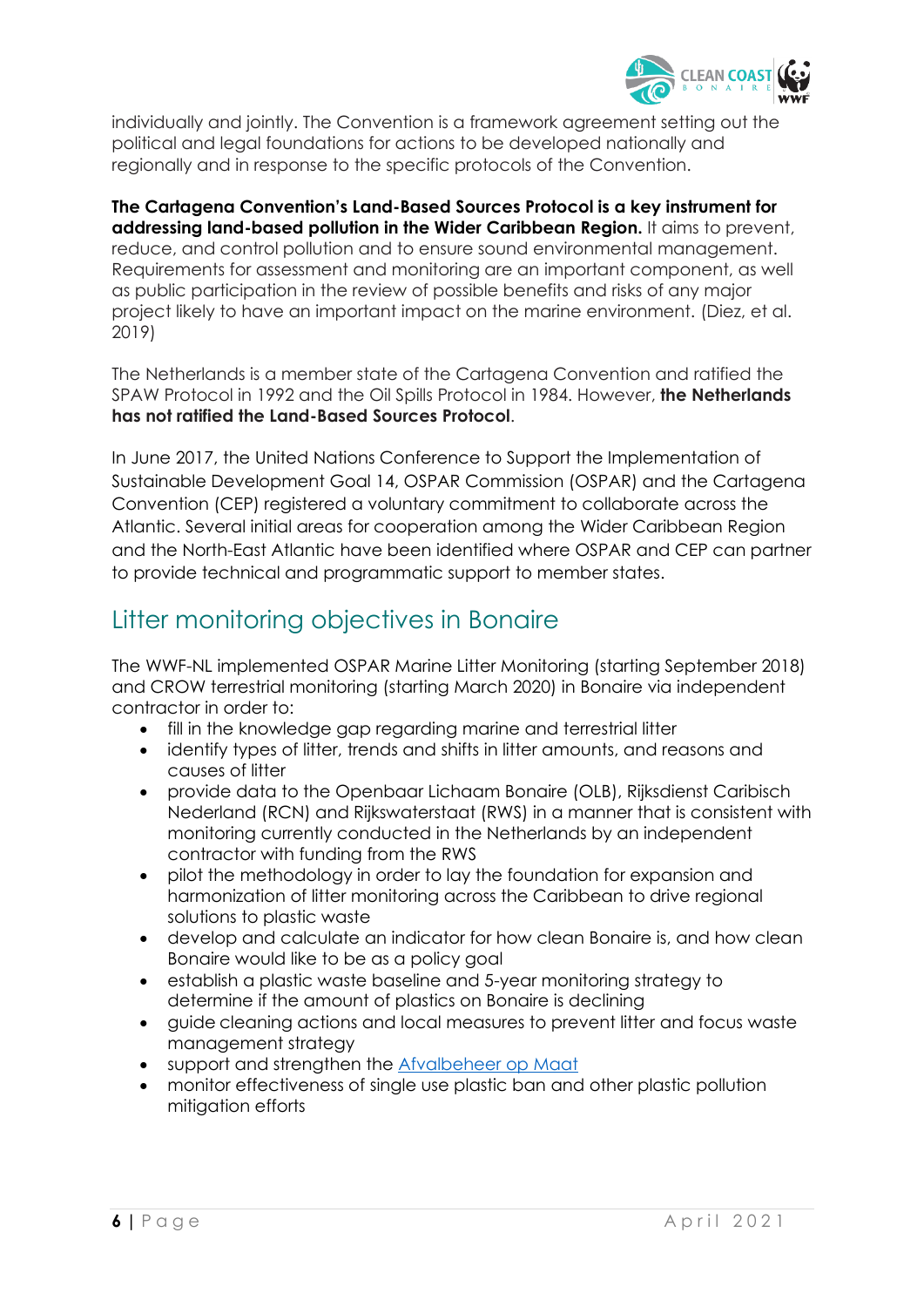

# <span id="page-7-0"></span>Marine litter monitoring

## <span id="page-7-1"></span>OSPAR Marine Litter Monitoring Protocol

The [OSPAR Marine Litter Monitoring Protocol](https://repository.oceanbestpractices.org/bitstream/handle/11329/1466/10-02e_beachlitter%20guideline_english%20only.pdf?sequence=1&isAllowed=y) was developed in 2000 by a team of experts to monitor marine litter accumulating on the coastlines of the OSPAR region.

- It is conducted in 15 EU countries (including the Netherlands).
- It is a high-resolution survey including over 120 marine litter items.
- Its parameters require complete clearance of a specific survey site at set intervals, allowing for the survey data to be used to calculate:
	- o flux-accumulation rate (i.e., how much washes ashore in a fixed time)
	- o trends of total amounts of litter (i.e., are we finding more or less over time)
	- o trends of different types of litter (i.e., are we finding more COVID masks)

Collection of this high level of data allows policy makers to focus strategy and resources on problematic items and activities, as well as to verify success of reduction policies.

The OSPAR protocol is recognized by global policy makers and marine litter data provided by OSPAR was influential in recent marine litter reduction policies enacted in the EU. These new regulations include bans of several single-use plastic items as well as requiring industry producers to help cover the costs of waste management and clean-up.

## <span id="page-7-2"></span>Survey procedure

When using the OSPAR Marine Litter Monitoring method, a survey site of 100 meters in length is selected and measured. Data regarding the location, use, physical characteristics, and distance from potential litter sources (such as ports and restaurants) is collected. This survey site is initially cleared of all litter. Subsequent surveys take place at set intervals, ideally 4 times per year (every 3 months).

Litter categories are by composition and source activity, as follows:



*Figure 3 Sampling of items found during clean-up survey*

Plastic/Polystyrene **Glass** Metal Wood Paper/Cardboard Cloth Rubber

Pottery/Ceramics **Sanitary** Medical **Other** Single-use Plastic Fishing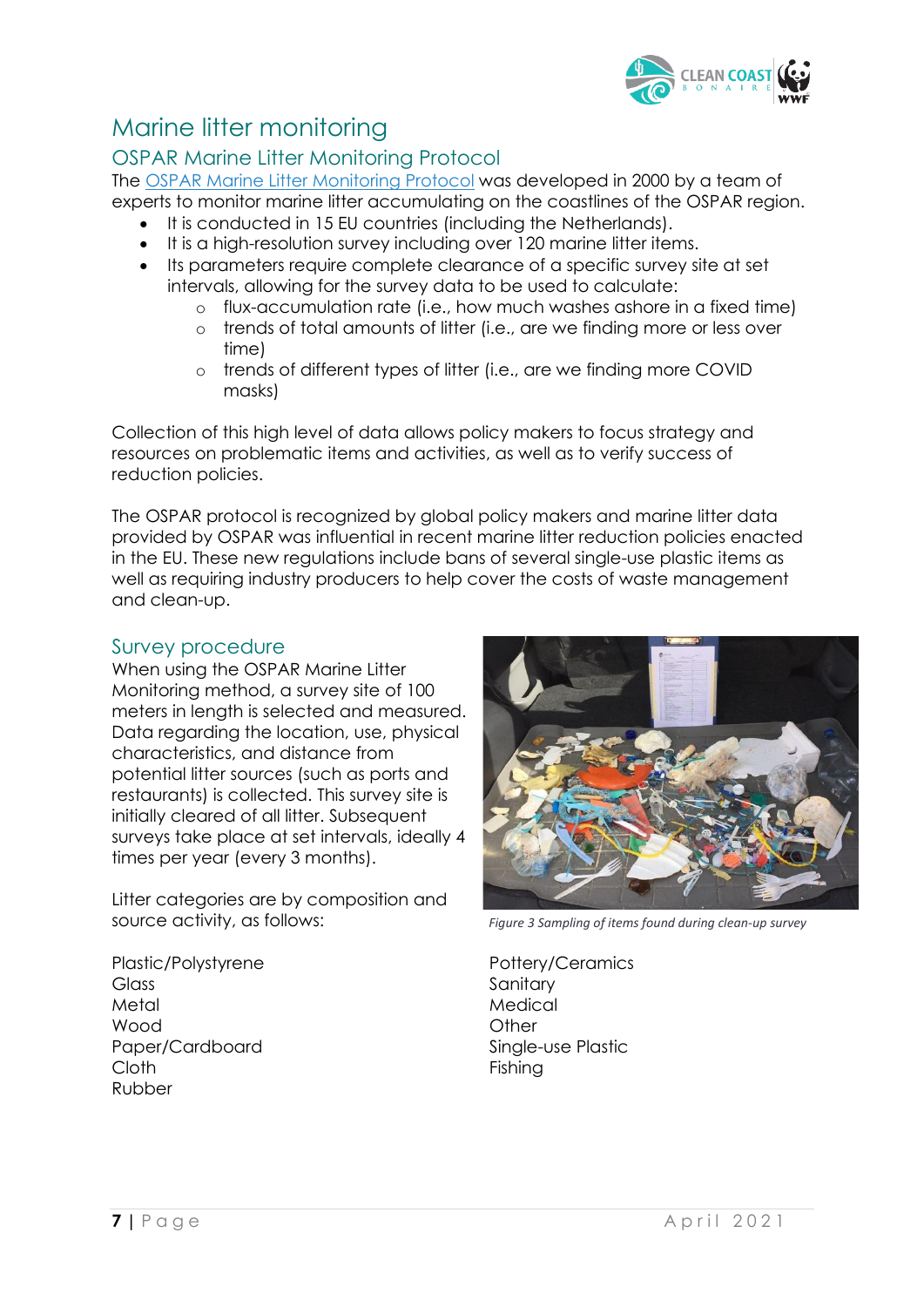

#### <span id="page-8-0"></span>OSPAR in Bonaire

Starting in September 2018, 3 sites are surveyed 4 times per year at 3-month intervals. Two of the sites, **Boka Onima** and **Piedra Pretu** are on the eastern, windward coastline and primarily accumulate beach cast litter items. **Te Amo Beach**, the one site on the western, leeward coast is a popular recreational beach where most items are littered by beachgoers.

Although in the OSPAR region, the survey length is 100 meters, due to the extreme abundance of litter in the Caribbean and requirement for clearance of all litter, the survey area used in Bonaire was reduced to 50 meters. The OSPAR protocol does not consider beach width, so the results are not reported in terms of square meters.



*Figure 4 Map of OSPAR survey sites on Bonaire*

#### <span id="page-8-1"></span>Marine litter findings

Based upon available data collected during 2019 and 2020, the average litter amounts per meter have been determined. The survey data collected in 2018 was excluded from this dataset because the initial surveys that took place were for training and clearance of the sites.

The two sites on the east coast (Piedra Pretu and Boka Onima) are very similar in composition and abundance. Boka Onima averages **49 litter items per meter** with over 92% of the items composed of plastic/polystyrene. Piedra Pretu averages **50 litter items per meter** with over 96% of the items composed of plastic/polystyrene. Te Amo Beach is averaging **40 litter items per meter** with over 70% of the items composed of plastic/polystyrene. However, it is important to note that to determine a scientifically credible baseline and to track trends over time, a more robust data sample (3-5 years minimum) is recommended.

|                     | <b>AVERAGE AMOUNT</b><br>OF LITTER ITEMS |                               | $\%$ OF                    |
|---------------------|------------------------------------------|-------------------------------|----------------------------|
| <b>SURVEY SITE</b>  | <b>FOUND PER METER</b>                   | <b>MOST COMMON ITEM</b>       | <b>PLASTIC/POLYSTYRENE</b> |
| <b>PIEDRA PRETU</b> | 50                                       | Plastic/Polystyrene<br>pieces | 96%                        |
| <b>BOKA ONIMA</b>   | 49                                       | Plastic/Polystyrene<br>pieces | 92%                        |
| <b>TE AMO BEACH</b> | 40                                       | Cigarette butts               | 70%                        |

<span id="page-8-2"></span>*Figure 5 Average amounts of marine litter items found per meter*

At the two east coast sites, the majority of the items can be identified as either plastic or expanded polystyrene (EPS) but are too degraded or fragmented to be identified. Common identifiable plastic/EPS items found are caps/lids, drink bottles, foam sponge, food containers, cutlery/trays/straws, chip/candy wrappers and lollypop sticks, cups and string or cord. A more detailed list is provided as [Attachment 1](#page-19-1) for Boka Onima and [Attachment 2](#page-20-0) for Piedra Pretu. At Te Amo Beach, cigarette butts are by far the most common item. Other commonly found plastic/EPS items found here are unidentifiable pieces, cutlery/trays/straws, caps/lids,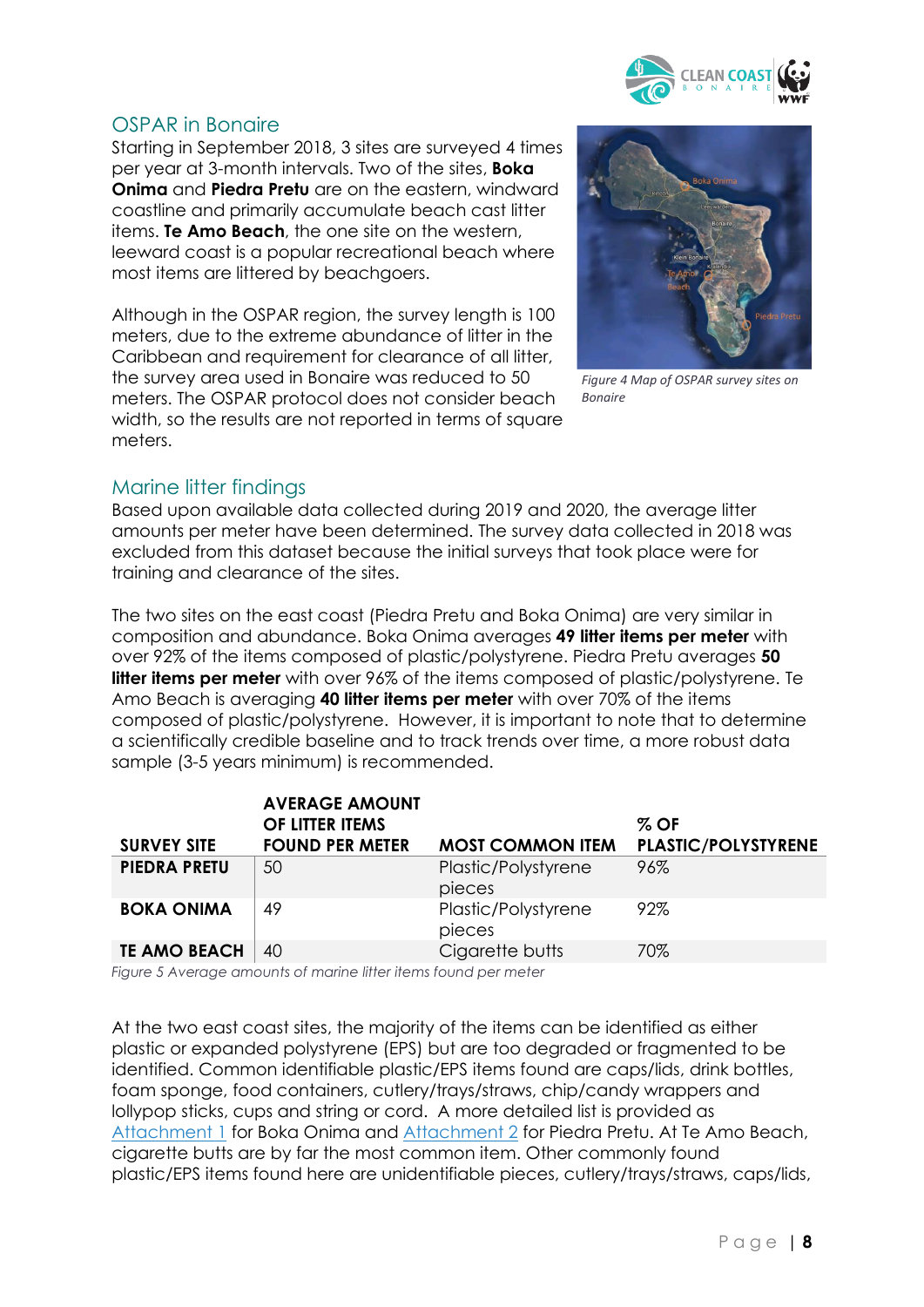

chip/candy wrappers and lollypop sticks, and decorations. A more detailed list for Te Amo Beach is provided as [Attachment 3.](#page-21-0)



<span id="page-9-1"></span>*Figure 6 Graph of OSPAR survey results marine litter composition by amount 2019-2020*

# <span id="page-9-0"></span>Regional expansion of Bonaire's marine litter monitoring program

The UN Caribbean Environment Programme (UNEP-CEP) as Secretariat to the [Cartagena Convention,](https://www.unenvironment.org/cep/es/node/23) the [Gulf and Caribbean Fisheries Institute,](https://www.gcfi.org/) and the [Global](https://gpml-caribe.org/)  [Partnership on Marine Litter -](https://gpml-caribe.org/) Caribbean Node, with support from the OSPAR Commission recognize the imperative of a harmonized marine litter monitoring program in the Wider Caribbean Region. To that end, they convened regional marine litter experts to discuss best practices on harmonized monitoring, and to assess the effectiveness of monitoring and managing marine litter data, with the ultimate goal of developing and implementing recommendations for a uniform litter monitoring and management programme, supported by countries and stakeholders in the Caribbean.

Because Bonaire is the first OSPAR Marine Litter Monitoring site in the Caribbean, UNEP-CEP requested that Clean Coast Bonaire prepare an assessment based on our program to:

- review the different monitoring procedures used in the Caribbean Region, including OSPAR
- evaluate the monitoring procedures based on criteria from [UNEP 2009](https://wedocs.unep.org/xmlui/handle/20.500.11822/13604)
- provide recommendations on methodology, data management and governance

The assessment, [Harmonizing Marine Litter Monitoring in the Wider Caribbean](https://wedocs.unep.org/handle/20.500.11822/27901)  [Region: A Hybrid Approach](https://wedocs.unep.org/handle/20.500.11822/27901) (Caporusso & Hougee 2019) recommends adopting a combined approach that allows for engagement with citizens for monitoring while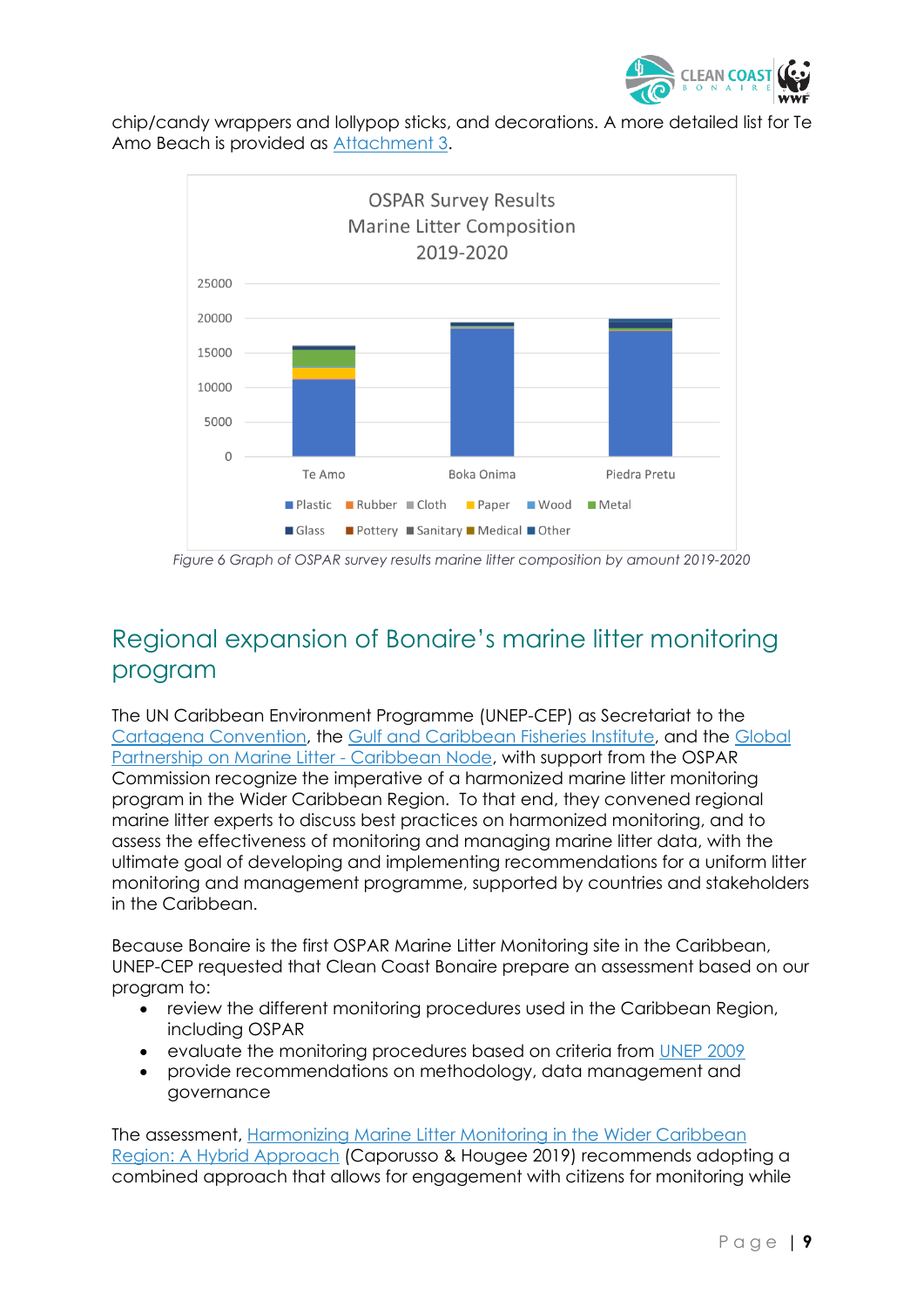

ensuring good quality data collection on certain pre-selected sites. This is to be accomplished by continuation of support and promotion of the Trash Free Seas programs (the most prevalent marine litter data collection in the Wider Caribbean Region) as well as introduction of the modified OSPAR Marine Litter Monitoring Methodology developed on Bonaire throughout the region on selected, targeted sites.

In September 2020, Saba became the second island in the WCR to use OSPAR Marine Litter Monitoring. The Dutch Caribbean Nature Alliance (DCNA) and Saba Conservation Foundation, with support from WWF-NL, have implemented a litter monitoring program based on Bonaire's modified OSPAR protocol at one site.

# <span id="page-10-0"></span>Terrestrial litter monitoring

#### <span id="page-10-1"></span>Methodology: CROW

The [CROW Monitoring Protocol](https://zwerfafval.rijkswaterstaat.nl/publish/pages/172416/monitoringprotocol_zwerfafval_2019_2020_1.pdf) was developed in 2015 by the Rijkswaterstaat: Ministerie van Infrastructuur en Millieu. The protocol measures actual litter in public spaces in order to determine and monitor the progress and effect of efforts to reduce litter.

#### <span id="page-10-2"></span>Survey procedure

The surveys require a specific measuring area of 100m x 100m to be surveyed at set intervals. During the survey, the 3 most littered 10m x 10m areas within the measuring area are determined by visual inspection and the coarse litter contained within them are counted. It includes 33 different litter items.

Fine litter (such as cigarette butts) are only counted within a 1m x 1m area within each 10m x 10m area.

Once counted, the amounts are used to grade the measuring areas as follows:

- A+ very clean (0 litter items)
- A clean (1-3 litter items)
- B moderately clean (4-10 litter items)
- $C$  dirty (11-25 litter items)
- $D$  very dirty ( $> 25$  litter items)



*Figure 7 Example of measuring area*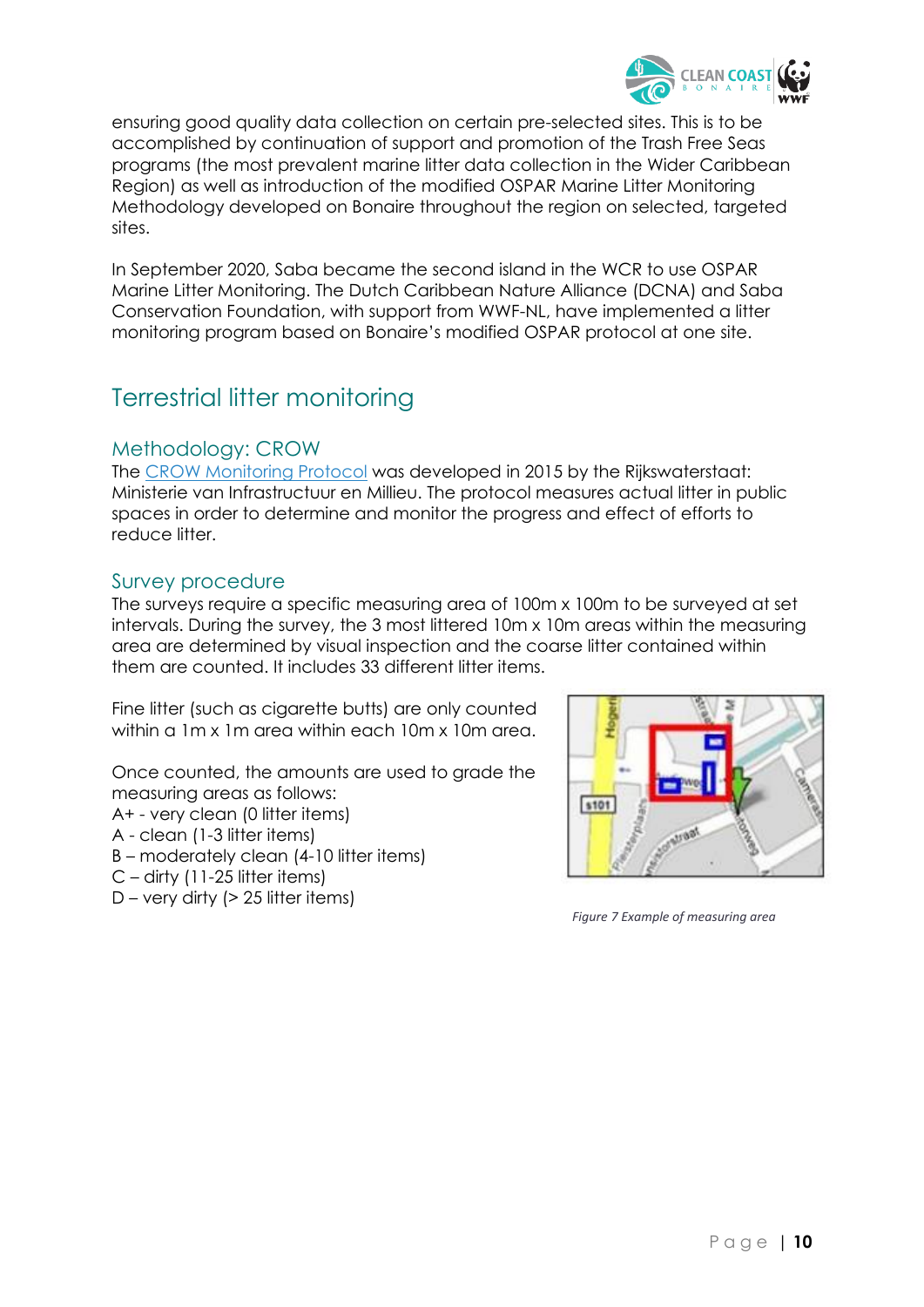

#### <span id="page-11-0"></span>CROW in Bonaire

To more effectively monitor plastics found in nature, a few minor adaptations were made to the CROW protocol. Sub-categories of items were added in order to denote the composition. For example, the item *(drink/koffie/ijs) bekers* was sub-divided into Plastic Cups, Polystyrene Cups and Paper Cups.

Eight sites were selected, with the main concentration in the more heavily populated area of Kralendijk: Seru Largu, Rincon center, Scholengemeenschap Bonaire, Parke Tului Domacasse, La Sonrisa Ballpark, Kaya Industria, Kaya Soeur Bartola, and Wilhelminaplein.



*Figure 8 Map of CROW monitoring sites on Bonaire*

#### <span id="page-11-1"></span>Terrestrial litter findings

In Bonaire, overall the surveys are averaging **0.55 coarse litter items per square meter**. With respect to composition, an average of 61.5% of the items are plastic/polystyrene. Commonly found plastic/EPS items are straws, chip/candy wrappers, lollipop sticks, cups, bottles, bags, stirrers, and takeaway food containers. A more detailed list can be found as [Attachment 4.](#page-22-0)

| <b>SURVEY SITE</b>                             | <b>AVERAGE</b><br><b>LITTER</b><br><b>ITEMS PER</b><br>SQ METER* | <b>MOST</b><br><b>COMMON</b><br><b>COARSE ITEM</b> | % OF PLASTIC/<br><b>POLYSTYRENE</b> | <b>AVERAGE</b><br><b>GRADE</b><br><b>COARSE LITTER</b> |
|------------------------------------------------|------------------------------------------------------------------|----------------------------------------------------|-------------------------------------|--------------------------------------------------------|
| <b>WILHELMINAPLEIN</b>                         | 0.1                                                              | Metal bottle<br>caps                               | 60.9%                               | $A(1-3)$                                               |
| <b>RINCON CENTER</b>                           | 0.44                                                             | Metal bottle<br>caps                               | 45.5%                               | $C(11-25)$                                             |
| <b>PARKE TULUI</b><br><b>DOMACASSE</b>         | 0.5                                                              | <b>Balloons</b>                                    | $62.1\%$                            | $C(11-25)$                                             |
| <b>LA SONRISA</b><br><b>BALLPARK</b>           | 0.52                                                             | Metal bottle<br>caps                               | 63.7%                               | $D$ ( $>25$ )                                          |
| <b>KAYA INDUSTRIA</b>                          | 0.63                                                             | Paper pieces                                       | 46.7%                               | $D$ ( $>25$ )                                          |
| <b>SCHOLENGEMEEN</b><br><b>SCHAP BONAIRE</b>   | 0.66                                                             | Plastic straws                                     | 74.2%                               | $D$ ( $>25$ )                                          |
| <b>SERU LARGU</b>                              | 0.7                                                              | Metal bottle<br>caps                               | 38.1%                               | $D$ ( $>25$ )                                          |
| <b>KAYA SOEUR</b><br><b>BARTOLA</b>            | 0.87                                                             | Metal bottle<br>caps                               | 44.1%                               | $D$ ( $>25$ )                                          |
| * ALL ITEMS COUNTED IN 100M SQUARE SURVEY AREA |                                                                  |                                                    |                                     |                                                        |

<span id="page-11-2"></span>*Figure 9 Average amount of terrestrial litter items found per meter*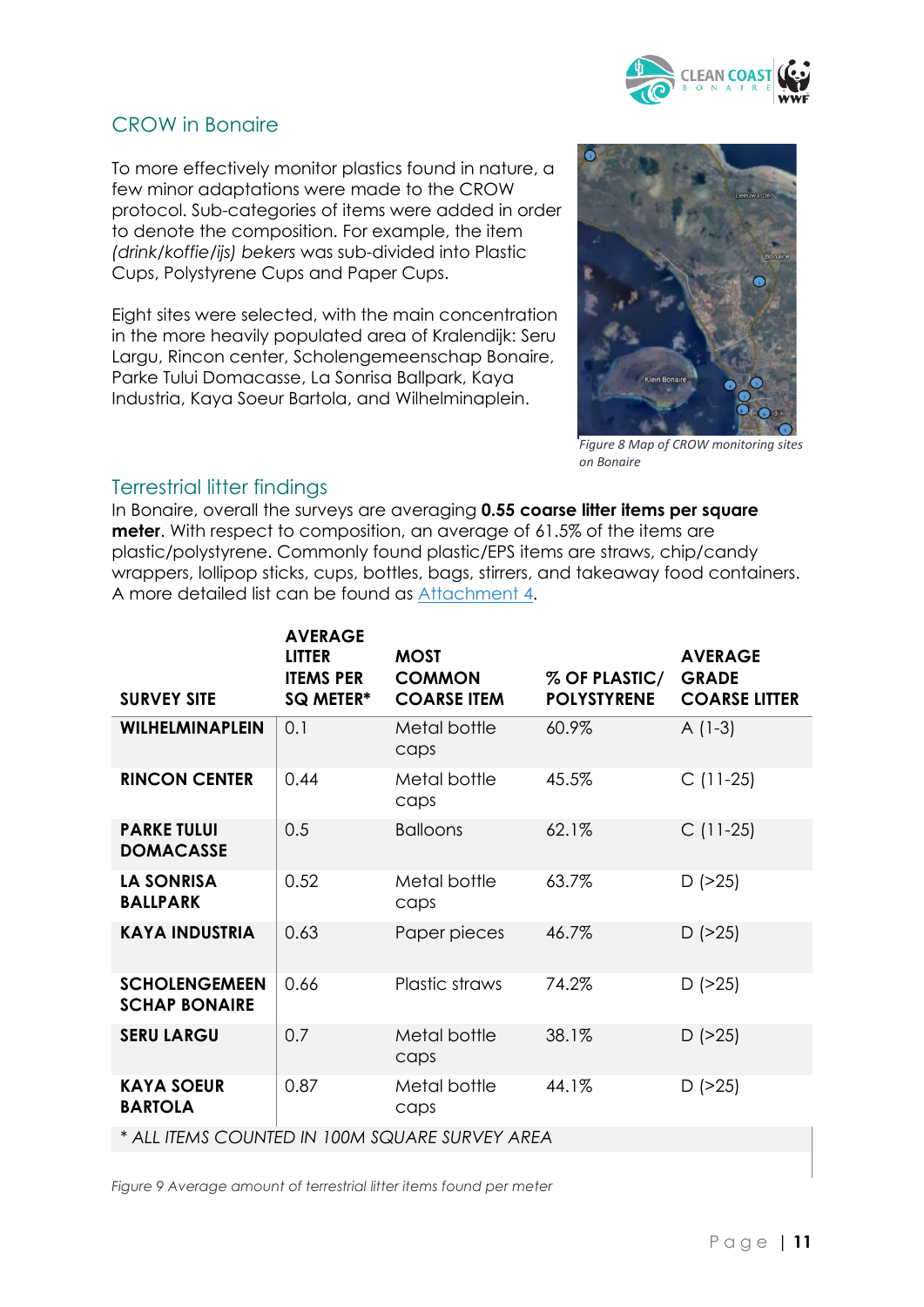



## <span id="page-12-1"></span><span id="page-12-0"></span>Fine litter items/cigarette butts

Fine litter items such as cigarette butts, chewing gum, food residue and broken glass are only counted in the most littered 1m square area of each survey. Cigarette butts are encased in paper, but the filters are composed of plastic. During surveys, cigarette butts and broken glass are the primary items causing the low survey grades.

Although cigarette butts are only counted in 1/100<sup>th</sup> of the survey areas, they are still ranking as the 2nd most littered items.

Wilhelminaplein is the only survey site that has inground cigarette butt receptacles.



*Figure 11 Cigarette butt receptacle at Wilhelminaplein*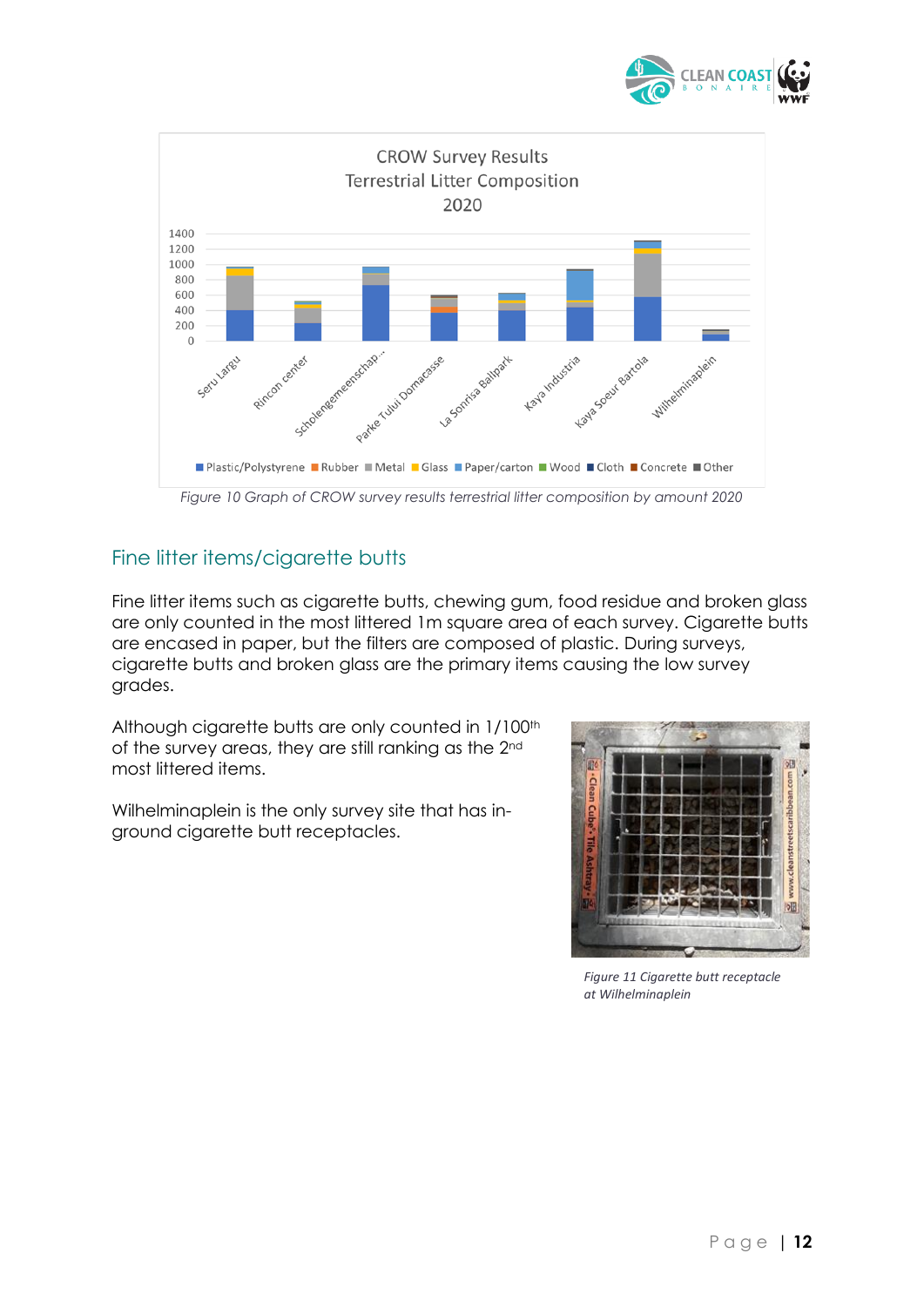

| <b>SURVEY SITE</b>                          | <b>LITTER</b> | <b>AVERAGE GRADE FINE AVERAGE CIGARETTE BUTTS</b><br><b>PER SURVEY*</b> |
|---------------------------------------------|---------------|-------------------------------------------------------------------------|
| LA SONRISA BALLPARK                         | $C(11-25)$    | 2.92                                                                    |
| <b>WILHELMINAPLEIN</b>                      | $B(4-10)$     | 4.93                                                                    |
| <b>KAYA INDUSTRIA</b>                       | $C(11-25)$    | 12                                                                      |
| <b>SCHOLENGEMEENSCHAP</b><br><b>BONAIRE</b> | $C(11-25)$    | 14.93                                                                   |
| <b>KAYA SOEUR BARTOLA</b>                   | $C(11-25)$    | 18                                                                      |
| <b>PARKE TULUI</b><br><b>DOMACASSE</b>      | $C(11-25)$    | 18.33                                                                   |
| <b>RINCON CENTER</b>                        | $C(11-25)$    | 18.75                                                                   |
| <b>SERU LARGU</b>                           | $C(11-25)$    | 21.73                                                                   |

*\* COUNTED ONLY IN MOST LITTERED 1 SQUARE METER* 

<span id="page-13-2"></span>*Figure 12 Average fine litter grade & cigarette butts found per survey*

# <span id="page-13-0"></span>Plastic waste generated on Bonaire

#### <span id="page-13-1"></span>Current data collection by Selibon BV

In order to monitor the volume of plastic waste generated on Bonaire before and after the single-use plastic ban, in 2020 data provided by Selibon BV was analyzed. Selibon's yearly *Afval Trend* report contains data from 2013 to 2020. The specificity of the data is limited to the weight of waste entering the landfill as classified by source and/or composition during their regular operations. The list of classifications consists of:

- Used oil Rejected products Asbestos products Car wrecks **Appliances Tires** Construction & demolition waste Business/industrial waste Confidential documents Other waste
- Industrial waste Large household waste Fruit/vegetable/yard waste (organics) Glass Household waste Household hazardous waste (paint,batteries) Cadavers Old (iron) metal Metal (non-iron) (aluminium, copper)
- Other waste Plastic Paper & cardboard Pallet/wood waste Other waste SIAL Medical waste **Textiles Litter** Litter from kunuku Illegally dump waste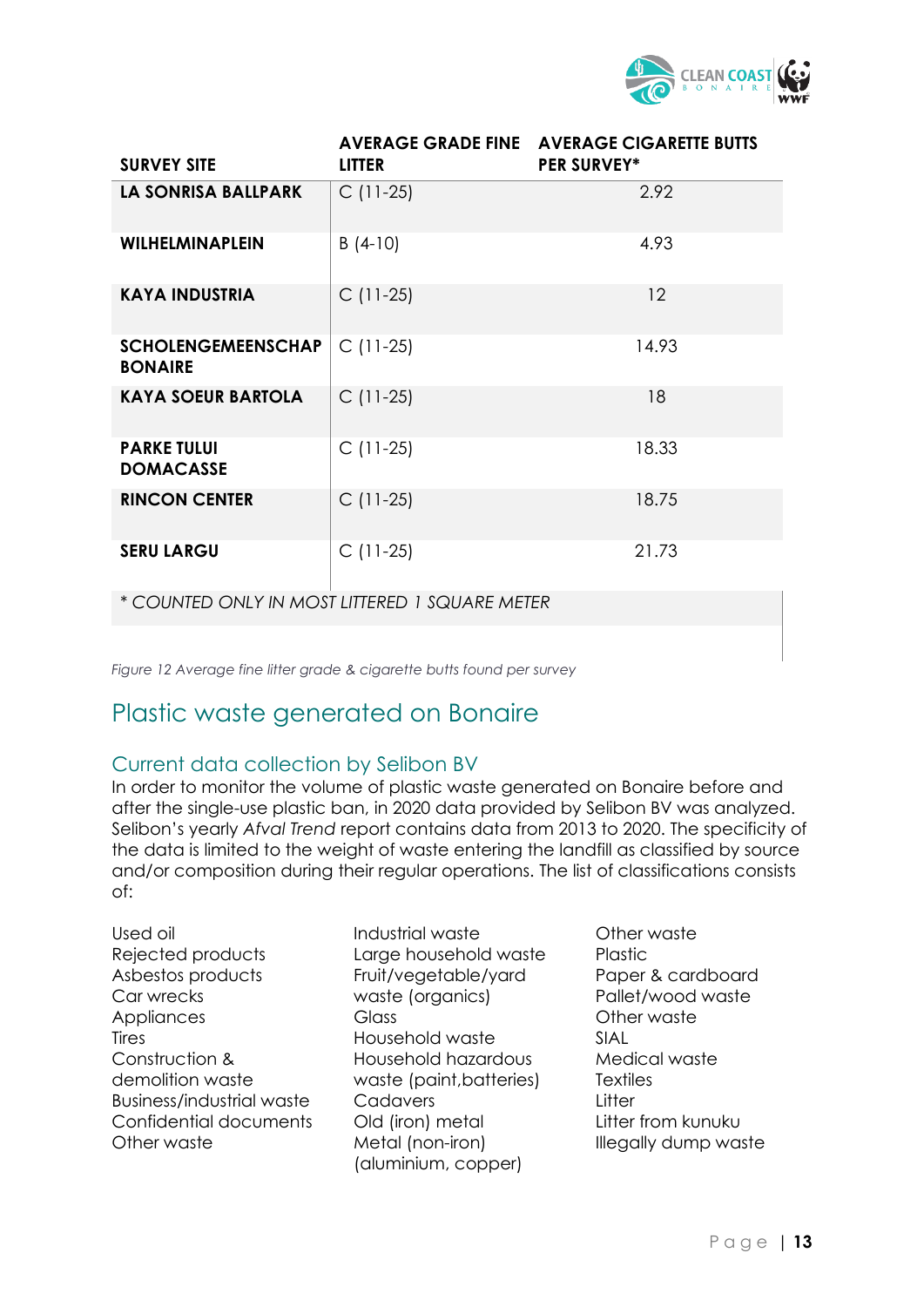

#### **Data provided for 2020 by Selibon indicates the following:**

**Plastic:** 824 tons **Huishoudelijk Afval/Household waste:** 42533 tons **Total waste:** 170801.04 tons

The classification of "Plastic" refers to waste that has been deposited into Selibon's plastic recycling receptacles, the percentage content by item type, format or polymer type is unknown. It is unknown what proportion of the household waste (or any other categories) consists of plastic (single-use or otherwise).

#### <span id="page-14-0"></span>Knowledge gaps in data

With this data it is not possible to determine the total volume of plastic (single-use or other) generated on Bonaire.

It is unknown what proportion of the household waste (or any other categories) consists of plastic (single-use or otherwise).

The percentage content of within the "Plastic" category by item type, format or polymer type is unknown.

#### <span id="page-14-1"></span>Historic waste composition analysis at landfill

A "Waste sorting analysis" for Selibon NV was conducted in 2011 and 2012 for domestic waste and 2013 for commercial waste. (Note: "commercial" is not a category within the Selibon Afval Trend report). The analysis was conducted by Regra Bonaire BV on behalf of Selibon.

The purpose of the study was to help Selibon in developing new policies on waste prevention, management, and recycling. By determining the average percentage of each category of waste, the approximate volume of each could be extrapolated based on the statistics collected by Selibon.

Samples were taken from a typical collection tour from various representative neighborhoods for the domestic waste study. The commercial study reviewed the waste from 5 branches: restaurants, hotels/resort, offices, supermarkets/shops and businesses.

The waste items were sorted into the following categories and weighed.

Garden(bio) waste Kitchen(bio) waste Paper/carton **Glass** Clothes/textile **Plastics** Metal Wood

Concrete/stones **Equipment** Rest(remaining)waste Drinking cartons Diapers/hygienic Foam boxes Small waste particles from 4cm to 1cm Small waste particles < 1cm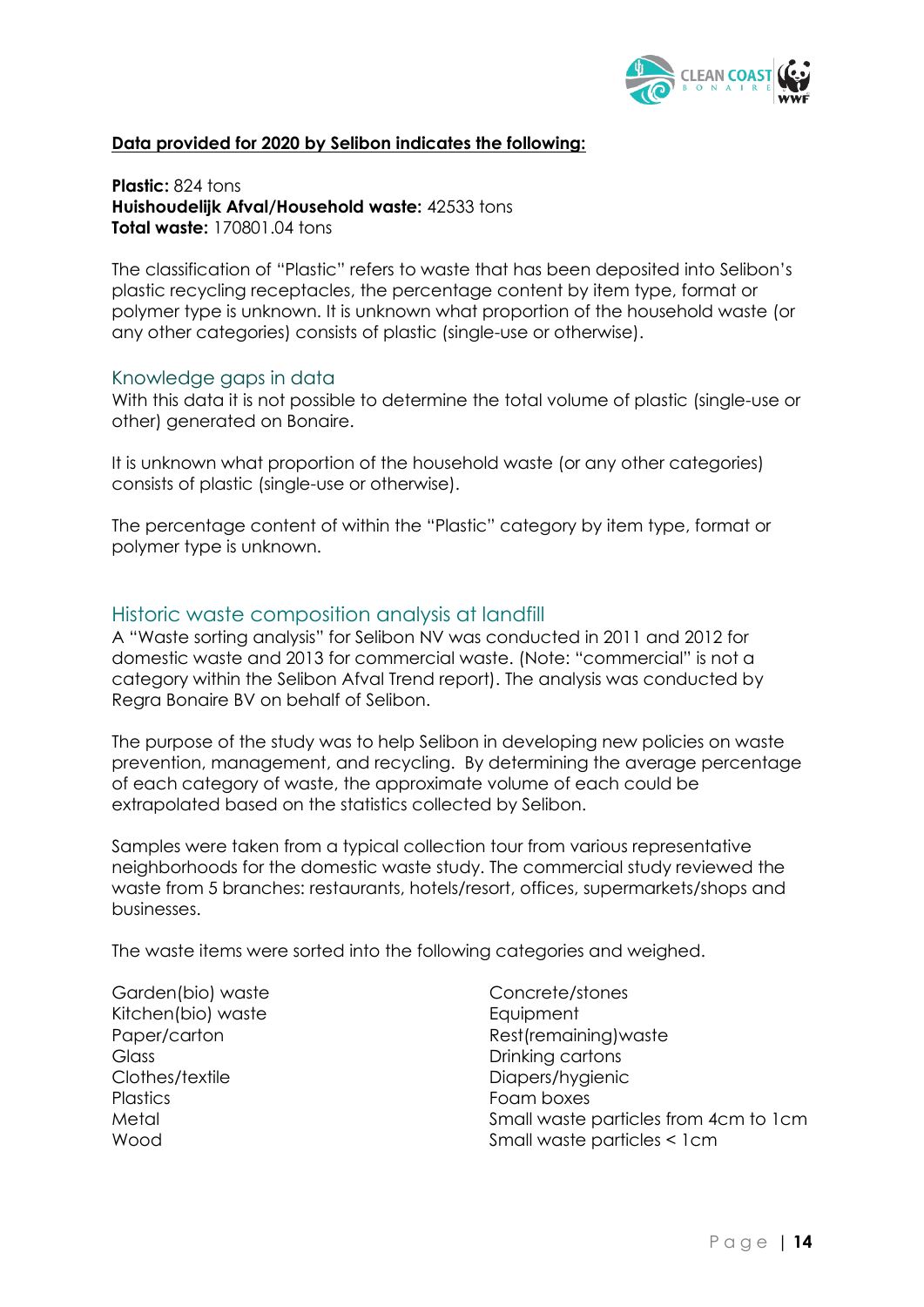

The results of the analysis show that approximately 21% of household waste was plastic in 2011 and 13.9% in 2012. In 2013, 13.2% of commercial waste was determined to be plastic.

#### <span id="page-15-0"></span>Knowledge gaps in data

This information is out of date, particularly with respect to behavioral changes and decreased tourist volume due to the COVID-19 pandemic.

It is unknown what proportion of the waste consists of single-use plastic.

#### <span id="page-15-1"></span>Current waste composition data collected in NL

As part of the monitoring of the National Waste Management Plan, the composition of Dutch household residual waste is examined annually in the Netherlands by the Rijkswaterstaat as per the [Samenstelling van het huishoudelijk restafval,](https://www.afvalcirculair.nl/onderwerpen/linkportaal/publicaties/downloads/downloads-0/samenstelling-7/)  [sorteeranalyses.](https://www.afvalcirculair.nl/onderwerpen/linkportaal/publicaties/downloads/downloads-0/samenstelling-7/) It is outsourced to **EURECO BV**, a research agency that specializes in

# physical research of various waste streams. A representative sample is taken from the residual household waste of about 13,000 kg.

This waste is sorted into components. The Eureco sorting process, including the unloading of the samples, is completely indoors and conducted by permanent, specialized staff. The samples are temporarily stored in bunkers. Between delivery and sorting are no later than 3 working days. The sorting process uses an elevator belt, vibrating sieve (20 mm), inspection belt and scales. Recognizing iron is done with the help of a magnet.

By determining the average percentage of each category of waste from samples taken from various representative neighborhoods, the approximate volume of each is extrapolated based on the statistics.



*Figure 13 EURECO sorting in action (Image from: eureco-onderzoek.nl)*

This study is more detailed than the ones completed previously on Bonaire, a detailed list of components can be found as [Attachment 5.](#page-23-0)

#### <span id="page-15-2"></span>Knowledge gaps

The level of detail within the sub-categories of plastic does not specifically address single-use items of interest on Bonaire.

# <span id="page-15-3"></span>Recommendations

Marine litter knows no boundaries. For example, it is apparent that marine litter found on the east coast of Bonaire is washing ashore from elsewhere and marine litter found on the west coast of Bonaire is being generated locally. Reduction measures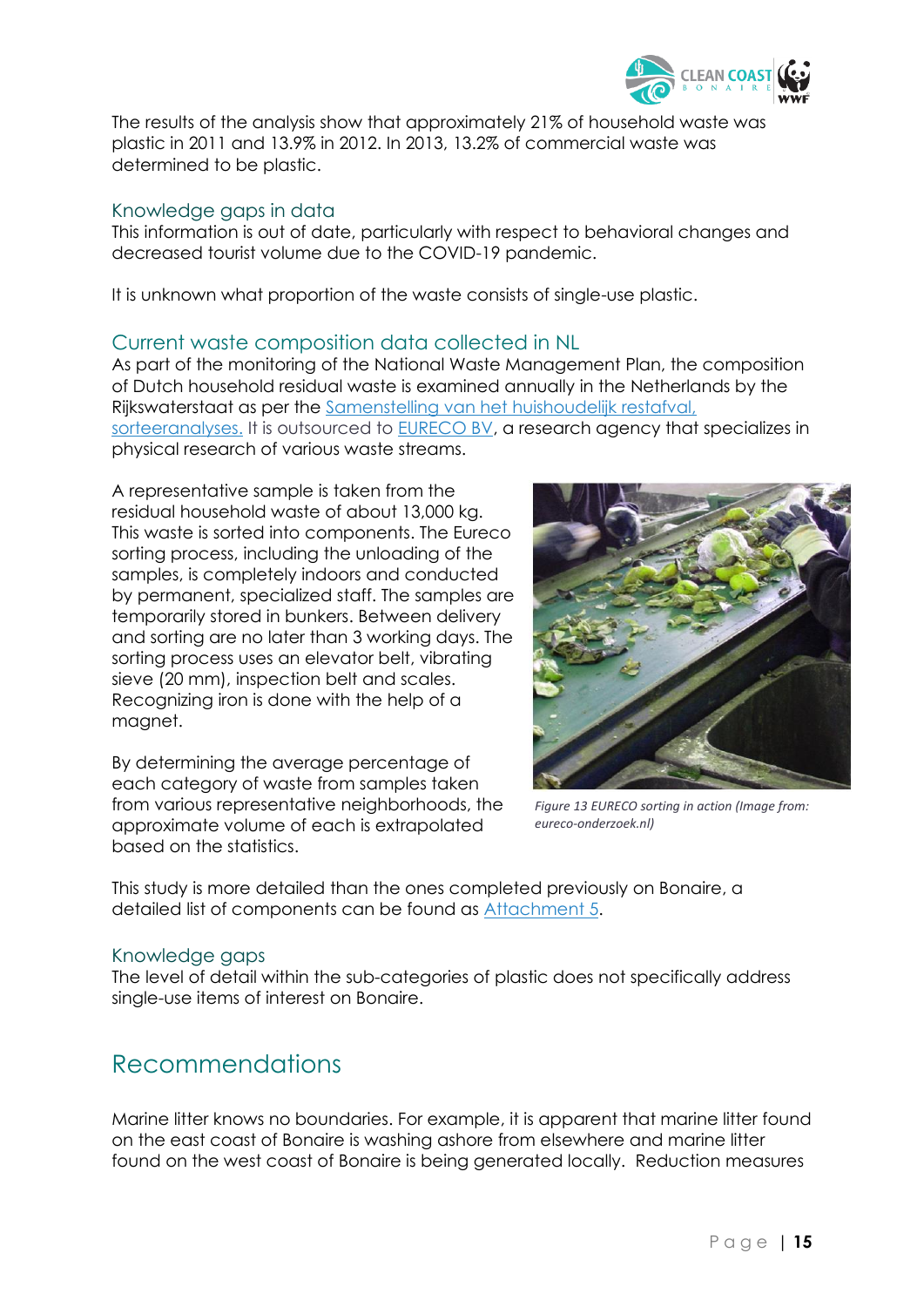

must be prioritized both within and outside of our coastlines because in the simplest terms this is a case of "Our plastic = Your problem / Your plastic = Our problem."

Bonaire's unique position as both a member of the Wider Caribbean Region community and a part of the Netherlands and European Union provides us with an opportunity to mitigate marine litter and preserve our valuable natural resources via several different pathways. A combination of local, national, regional, and international action and cooperation is essential to address this problem.

#### **Increase litter data collection and sharing**

- Ensure that long-term marine and terrestrial litter monitoring programs occur in Bonaire, Saba, and St. Eustatius in a manner consistent with the current monitoring programme in the European Netherlands as supported by Rijkswaterstaat.
- Support expansion of OSPAR Marine Litter Monitoring to Curacao, Aruba, and St. Maarten.
- Establish database for the Dutch Caribbean to capture and monitor all waste monitoring data and make annual reports publicly available.

#### **Implement integrated litter management strategy on Bonaire**

- Introduce new legislation to prevent common and persistent litter items at the source, guided by annual report of monitoring data.
- Implement behavioural change prevention measures such as: trash receptacle management, enforcement, design of public space, anti-littering and awareness campaigns specifically targeting common and persistent litter items on beaches and other public areas (i.e. cigarette butts).
- Support expansion of Selibon's efforts to mitigate litter.
- Increase public, private and volunteer cleaning efforts.
- Encourage local parties and visitors to actively reduce their plastic footprints with programs such as [Boneiru Duradero's Beyond Plastic Bonaire's e](https://onlinelearning.boneiruduradero.nl/)-learning [program](https://onlinelearning.boneiruduradero.nl/) and a Bonaire Clean Pact.

#### **Commit to regional cooperation regarding marine litter within the Wider Caribbean Region**

- Submit a request to the Dutch government to ratify the Cartagena Convention's Land-Based Sources Protocol (LBS), a key instrument for addressing land-based pollution in the Wider Caribbean Region, and increase efforts to actively implement their mandates.
- Ensure that within Bonaire and the Caribbean Netherlands the implementation, compliance, and enforcement of plastic reduction policies and legislation are aligned with regional reduction goals (as per [UNEP-CEP](https://wedocs.unep.org/handle/20.500.11822/33364)  [Regional Action Plan on Marine Litter Management\)](https://wedocs.unep.org/handle/20.500.11822/33364).
- Increase communication and discuss mitigation measures (such as regional plastic monitoring and reduction efforts) within the Wider Caribbean Region to address sources and underlying causes of marine litter.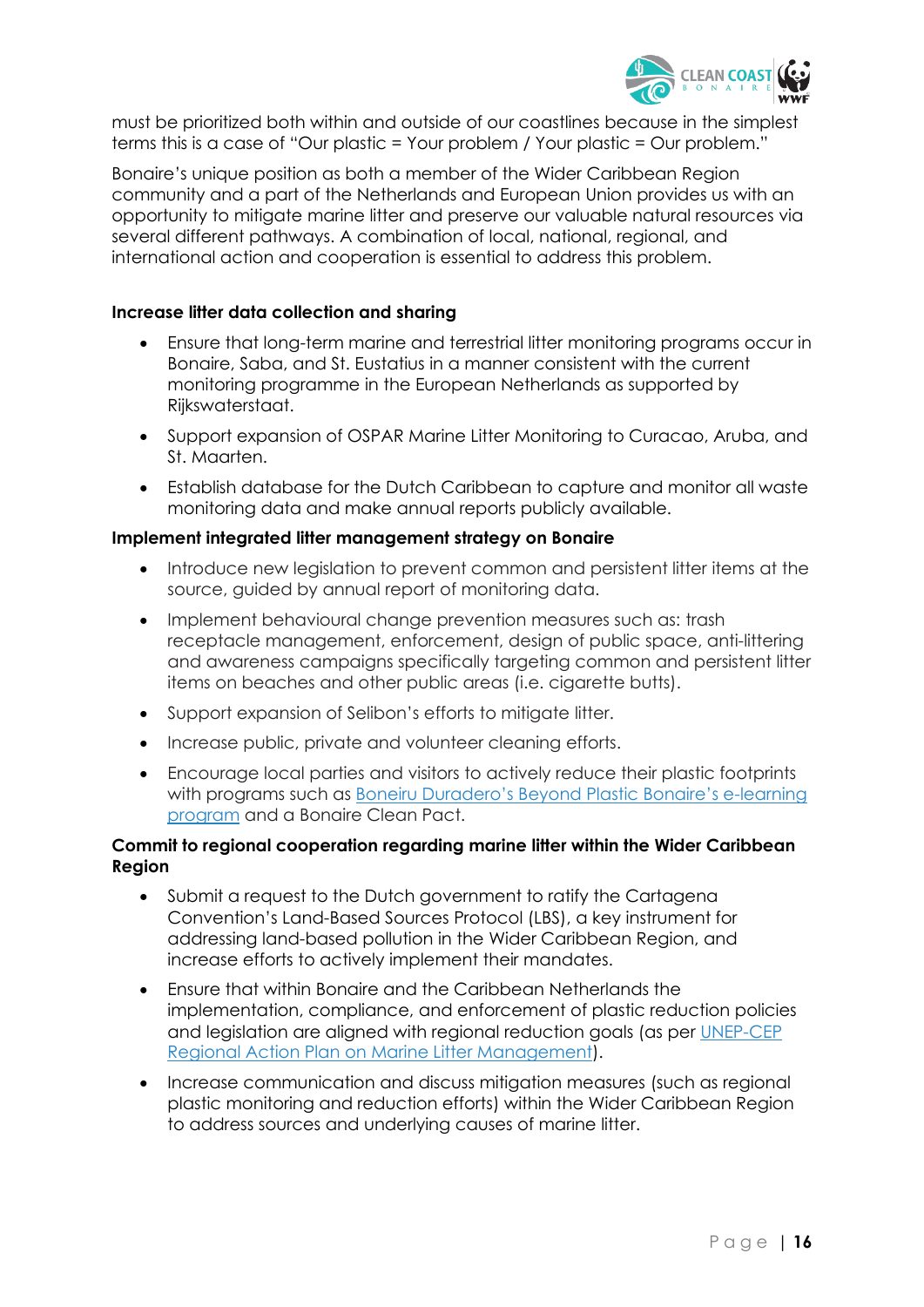

#### **Support international plastic reduction efforts**

- Advocate as Caribbean Netherlands towards the Dutch Government in support of a *global plastic treaty*.
- Join the global movement to adopt education and public awareness campaigns regarding plastic reduction.

#### **Fill the knowledge gap regarding waste generation on Bonaire with respect to plastic and single-use plastic**

- Conduct a similar study to the *Samenstelling van het huishoudelijk restafval, sorteeranalyses* with cooperation from Rijkswaterstaat and Eureco prior to the commencement of the single-use plastic ban.
- Include single-use plastic and other marine litter indicator items in the study to monitor effectiveness and impact of Bonaire's impending single-use plastic ban.
	- o add sub-categories to collect data regarding single-use items of interest (with assistance from Clean Coast Bonaire to also target common marine litter items and items found in nature)
	- o review and determine what other information would be beneficial to collect (i.e. polymer types for recycling potential)
	- o include samples from domestic sources, commercial sources and the contents of the plastic recycling repositories
- To collect sufficient waste composition data in a cost-effective way, the following should be evaluated:
	- o Minimum frequency of surveys required (i.e. every year, every five years).
	- o Training by Eureco of Selibon staff to conduct sample sorting in-house with data to be analyzed and reported by an on-island consultant.

# <span id="page-17-0"></span>Conclusion

Marine litter is a serious threat to our Blue Economy and impacts the value of the goods and services provided by the oceans, especially the pristine marine environment highly valued by our tourism sector. Bonaire must act to protect and prioritize our valuable coastal and marine natural capital.

To heighten effectiveness, national policies on marine pollution within Bonaire and the Caribbean Netherlands should be guided by, and aligned with, regional and global frameworks. This will help to meet international commitments (e.g., Sustainable Development Goals) and fully benefit from international cooperation and resources. There is tremendous potential to build on programs that are already in place, such as OSPAR Marine Litter Monitoring and the Cartagena Convention Land-Based Sources Protocol. What is now required is a shift in thinking and the political will to prioritize plastic litter reduction.

Bonaire is already taking a positive step in the right direction with the single-use plastic ban Letter of Intent. However, additional steps can be taken to secure our valuable resources by increasing Bonaire's commitment to protection of the marine environment by local action and regional cooperation.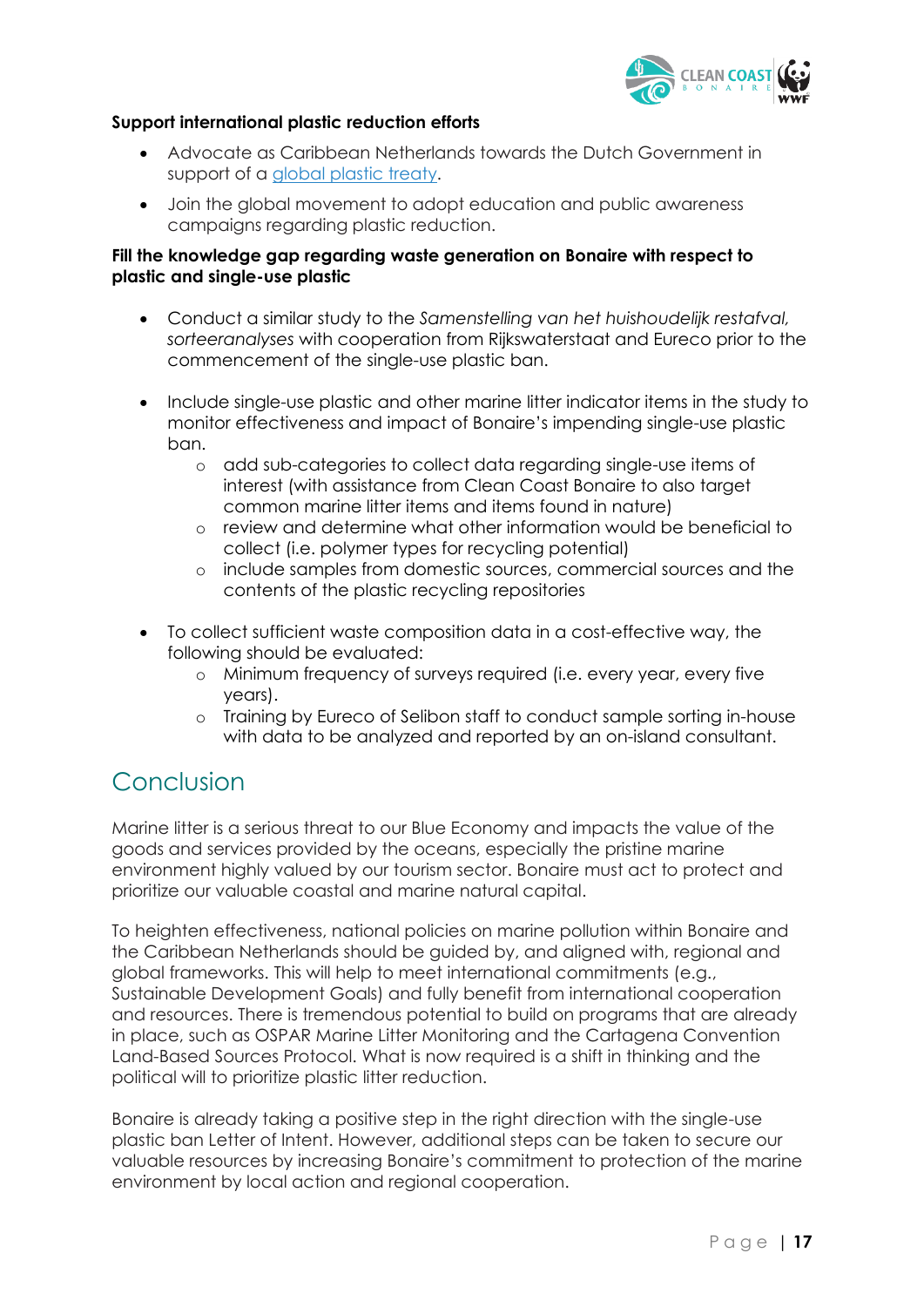

## <span id="page-18-0"></span>References:

Caporusso, C. and Hougee, M. (2019) [Harmonizing Marine Litter Monitoring in the](https://wedocs.unep.org/bitstream/handle/20.500.11822/27901/Marine_LitWCR-en.pdf?sequence=1&isAllowed=y)  [Wider Caribbean Region: A Hybrid Approach.](https://wedocs.unep.org/bitstream/handle/20.500.11822/27901/Marine_LitWCR-en.pdf?sequence=1&isAllowed=y)

Chen, C.L. (2015) M. Bergmann et al. (eds.), Marine Anthropogenic Litter, DOI 10.1007/978-3-319-16510-3\_15.

Cheshire, A.C., Adler, E., Barbière, J., Cohen, Y., Evans, S., Jarayabhand, S., Jeftic, L., Jung, R.T., Kinsey, S., Kusui, E.T., Lavine, I., Manyara, P., Oosterbaan, L., Pereira, M.A., Sheavly, S., Tkalin, A., Varadarajan, S., Wenneker, B., Westphalen, G. (2009). UNEP/IOC Guidelines on [Survey and Monitoring of Marine Litter.](https://wedocs.unep.org/xmlui/handle/20.500.11822/13604) UNEP Regional Seas Reports and Studies, No. 186; IOC Technical Series No. 83.

De Graf, P. for Selibon NV Waste (2013). Sorting analysis for Selibon NV Held in December 2012 and January 2013

Diez, S.M., Patil, P.G., Morton, J., Rodriguez, D.J., Vanzella, A., Robin, D.V., Maes, T., Corbin, C. (2019). [Marine Pollution in the Caribbean: Not a Minute to Waste.](https://www.unenvironment.org/cep/resources/publication/marine-pollution-caribbean-not-minute-waste#:~:text=Pollution%2C%20including%20marine%20litter%2C%20plastics,valued%20by%20the%20tourism%20sector.) Washington, D.C. : World Bank Group.

Rijkswaterstaat: Ministerie van Infrastructuur en Milieu (2015). [Monitoringprotocol](https://zwerfafval.rijkswaterstaat.nl/publish/pages/172416/monitoringprotocol_zwerfafval_2019_2020_1.pdf)  [zwerfafval Landelijke meting schoonheidsbeelden en samenstelling](https://zwerfafval.rijkswaterstaat.nl/publish/pages/172416/monitoringprotocol_zwerfafval_2019_2020_1.pdf)

Rijkswaterstaat: Ministerie van Infrastructuur en Milieu (2018). [Samenstelling](https://www.afvalcirculair.nl/publish/pages/162286/samenstelling_huishoudelijk_restafval_2018.pdf)  [huishoudelijk restafal](https://www.afvalcirculair.nl/publish/pages/162286/samenstelling_huishoudelijk_restafval_2018.pdf)

UNEP-CEP. (2014) Regional [Action Plan on Marine Litter \(RAPMALI\) for the Wider](https://wedocs.unep.org/handle/20.500.11822/33364)  [Caribbean Region CEP Technical Report: 72](https://wedocs.unep.org/handle/20.500.11822/33364)

UNEP-GPA. (2016) [http://web.unep.org/nairobiconvention/unep-global](http://web.unep.org/nairobiconvention/unep-global-programme-action-unepgpa)[programme-action-unepgpa](http://web.unep.org/nairobiconvention/unep-global-programme-action-unepgpa)

Wenneker, B., Oosterbaan, L., Intersessional Correspondence Group on Marine Litter (ICGML). (2010). [Guideline for Monitoring Marine Litter on the Beaches in the OSPAR](https://repository.oceanbestpractices.org/bitstream/handle/11329/1466/10-02e_beachlitter%20guideline_english%20only.pdf?sequence=1&isAllowed=y)  [Maritime Area.](https://repository.oceanbestpractices.org/bitstream/handle/11329/1466/10-02e_beachlitter%20guideline_english%20only.pdf?sequence=1&isAllowed=y) OSPAR Commission, 2010 Agreement number 2010-02 ISBN 90 3631 973 9

WWF, the Ellen MacArthur Foundation & BCG (2020). [The Business Case for a UN](https://lp.panda.org/plastic-pollution-report)  [Treaty on Plastic Pollution](https://lp.panda.org/plastic-pollution-report)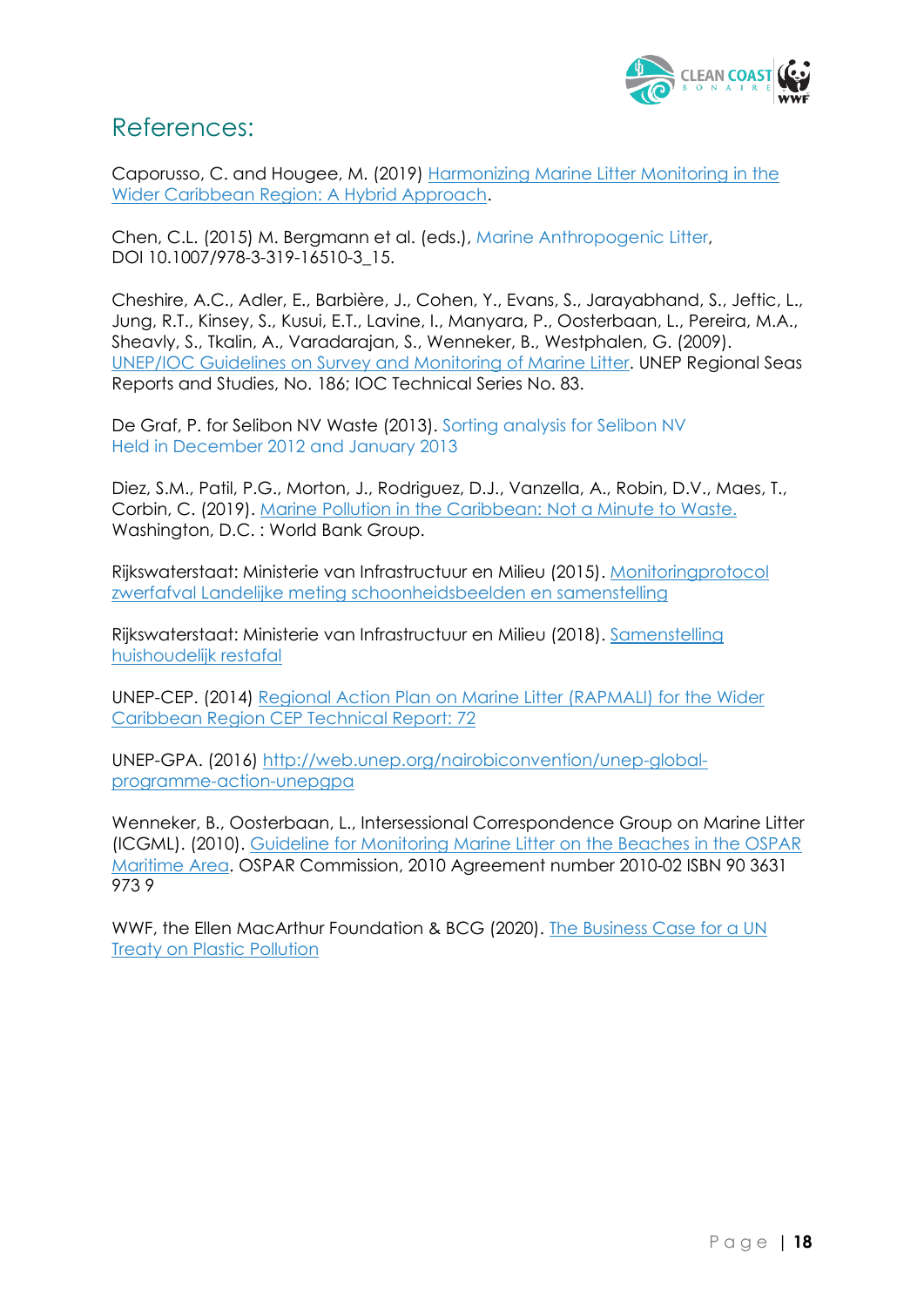

## <span id="page-19-1"></span><span id="page-19-0"></span>Attachment 1: Top 15 most commonly found items at Boka Onima 2019-2020

Note: The items that are plastic or expanded polystyrene (EPS) highlighted in yellow.

| <b>Boka Onima - Top 15 Most Commonly</b><br><b>Found Items 2019-2020</b>  | <b>Average Amount Per</b><br><b>Survey</b> | Average<br><b>Amount Per</b><br>Meter |
|---------------------------------------------------------------------------|--------------------------------------------|---------------------------------------|
| Plastic/polystyrene (EPS) pieces 0 - 2,5                                  |                                            |                                       |
| cm                                                                        | 1733.5                                     | 34.67                                 |
| Plastic/polystyrene (EPS) pieces 2,5<br>cm > 50 cm                        | 214.63                                     | 4.29                                  |
| Plastic caps/lids                                                         | 138.13                                     | 2.76                                  |
| Glass pieces                                                              | 42.75                                      | 0.86                                  |
| Drinks (bottles, containers and drums)                                    | 40.88                                      | 0.82                                  |
| Foam sponge                                                               | 34.88                                      | 0.70                                  |
| Plastic/polystyrene (EPS) food<br>containers (incl. fast food containers) | 29.75                                      | 0.60                                  |
| Plastic cutlery/trays/straws                                              | 28.88                                      | 0.58                                  |
| Chip/candy wrappers and lollypop<br>sticks                                | 14.63                                      | 0.29                                  |
| Glass bottles                                                             | 12.5                                       | 0.25                                  |
| <b>Plastic cups</b>                                                       | 11.38                                      | 0.23                                  |
| String and cord (diameter less than 1<br>$\mathsf{cm}$                    | 7.88                                       | 0.16                                  |
| Wood pieces (manufactured)                                                | 7.38                                       | 0.15                                  |
| Plastic/polystyrene (EPS) pieces > 50<br>cm                               | 6.75                                       | 0.14                                  |
| Paraffin wax 0-1cm                                                        | 6.25                                       | 0.13                                  |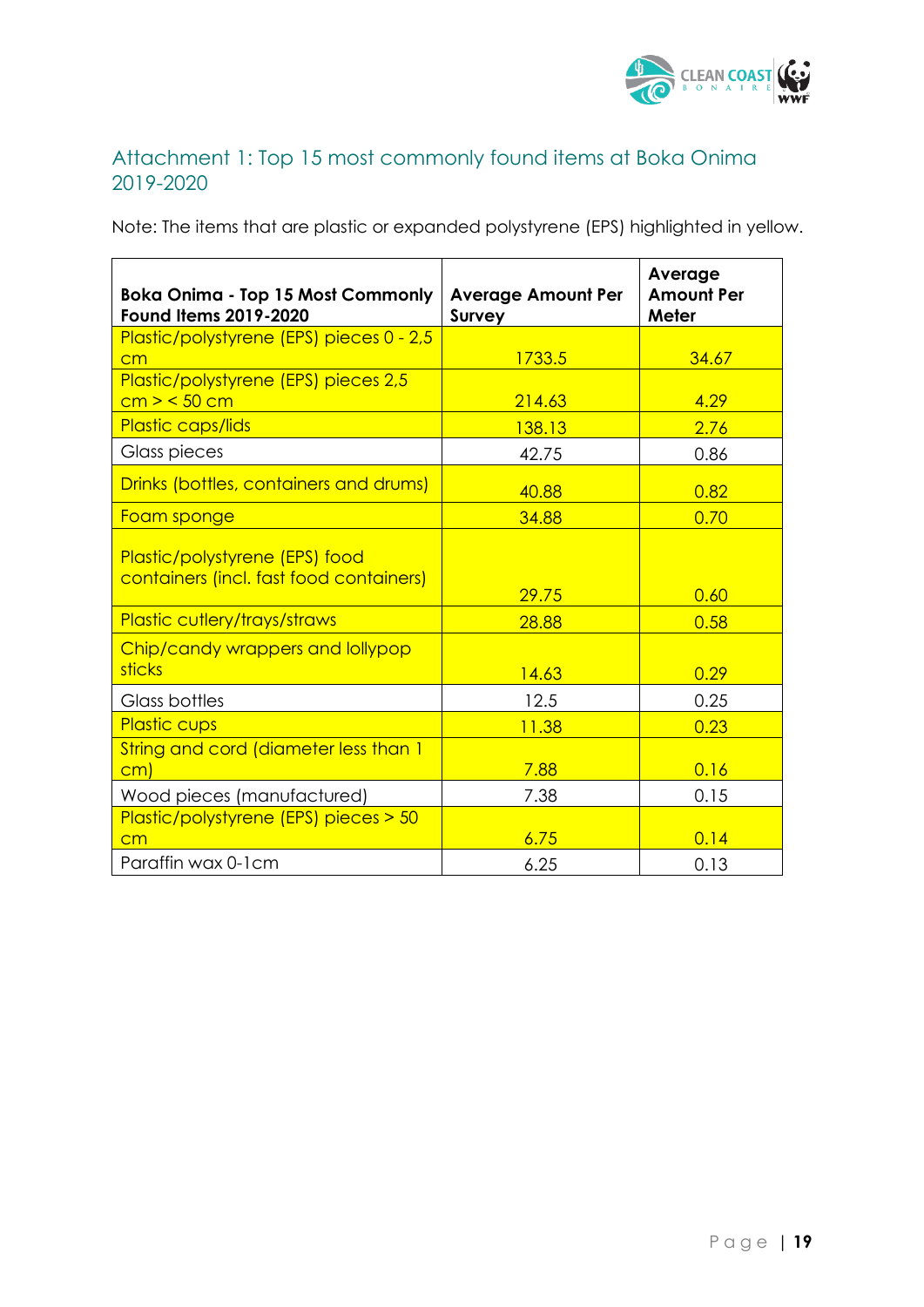

## <span id="page-20-0"></span>Attachment 2: Top 15 most commonly found items at Piedra Pretu 2019- 2020

Note: The items that are plastic or expanded polystyrene (EPS) highlighted in yellow.

| Piedra Pretu - Top 15 Most Commonly<br><b>Found Items 2019-2020</b>       | <b>Average Amount Per</b><br><b>Survey</b> | Average<br><b>Amount Per</b><br>Meter |
|---------------------------------------------------------------------------|--------------------------------------------|---------------------------------------|
| Plastic/polystyrene (EPS) pieces 0 - 2,5<br>cm                            | 1974.13                                    | 39.48                                 |
| Plastic/polystyrene (EPS) piece 2,5 cm<br>$>$ < 50 cm                     | 126.5                                      | 2.53                                  |
| Glass pieces                                                              | 109.75                                     | 2.2                                   |
| Plastic caps/lids                                                         | 60.38                                      | 1.21                                  |
| Tar                                                                       | 49.88                                      | 1.00                                  |
| Glass bottles                                                             | 25.25                                      | 0.51                                  |
| Foam sponge                                                               | 24.50                                      | 0.49                                  |
| String and cord (diameter less than 1<br>cm)                              | 9.88                                       | 0.20                                  |
| Plastic cutlery/trays/straws                                              | 9.25                                       | 0.19                                  |
| Plastic/polystyrene (EPS) food<br>containers (incl. fast food containers) | 8.25                                       | 0.17                                  |
| Paraffin wax 0-1 cm                                                       | 8.25                                       | 0.17                                  |
| Plastic/polystyrene (EPS) pieces > 50<br>cm                               | 6.13                                       | 0.12                                  |
| Drinks (bottles, containers and drums)                                    | 5.75                                       | 0.12                                  |
| Rubber pieces                                                             | 5.5                                        | 0.11                                  |
| Chip/candy wrappers and lollypop<br>sticks                                | 5.25                                       | 0.11                                  |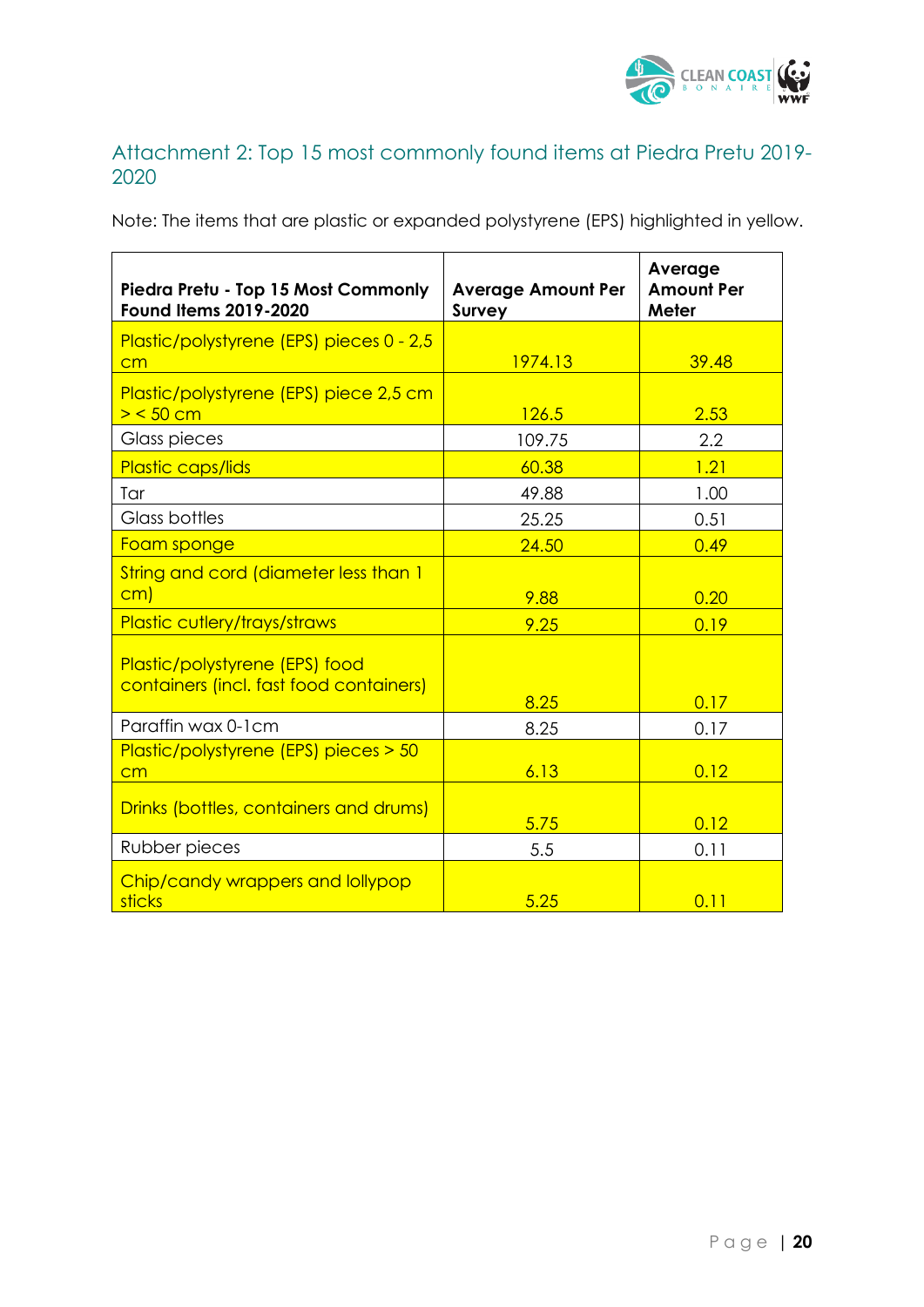

## <span id="page-21-0"></span>Attachment 3: Top 15 most commonly found items at Boka Onima 2019-2020

Note: The items that are plastic or expanded polystyrene (EPS) highlighted in yellow.

| Te Amo Beach - Top 15 Most<br>Commonly Found Items 2019-2020                      | <b>Average Amount Per</b><br><b>Survey</b> | <b>Average Amount</b><br>Per Meter |
|-----------------------------------------------------------------------------------|--------------------------------------------|------------------------------------|
| Cigarette butts                                                                   | 990.75                                     | 19.82                              |
| Metal bottle caps                                                                 | 242.63                                     | 4.85                               |
| Plastic/polystyrene (EPS) pieces 0 - 2,5<br>cm                                    | 112                                        | 2.24                               |
| Cardboard firework bottoms                                                        | 69                                         | 1.38                               |
| <b>Plastic cutlery/trays/straws</b>                                               | 60.38                                      | 1.21                               |
| Plastic caps/lids                                                                 | 55.13                                      | 1.10                               |
| Glass pieces                                                                      | 54                                         | 1.08                               |
| Paper pieces                                                                      | 52                                         | 1.04                               |
| Chip/candy wrappers and lollypop<br>sticks                                        | 33.38                                      | 0.67                               |
| Plastic decorations (beads,<br>rhinestones, plastic ribbons, flowers,<br>sequins) | 27.38                                      | 0.55                               |
| Plastic/polystyrene (EPS) piece 2,5 cm<br>$>$ < 50 cm                             | 23.5                                       | 0.47                               |
| Cardboard pieces                                                                  | 19.63                                      | 0.39                               |
| Foil wrappers                                                                     | 18.75                                      | 0.375                              |
| Glass bottles                                                                     | 17.88                                      | 0.36                               |
| Paper towels/napkins                                                              | 12.63                                      | 0.25                               |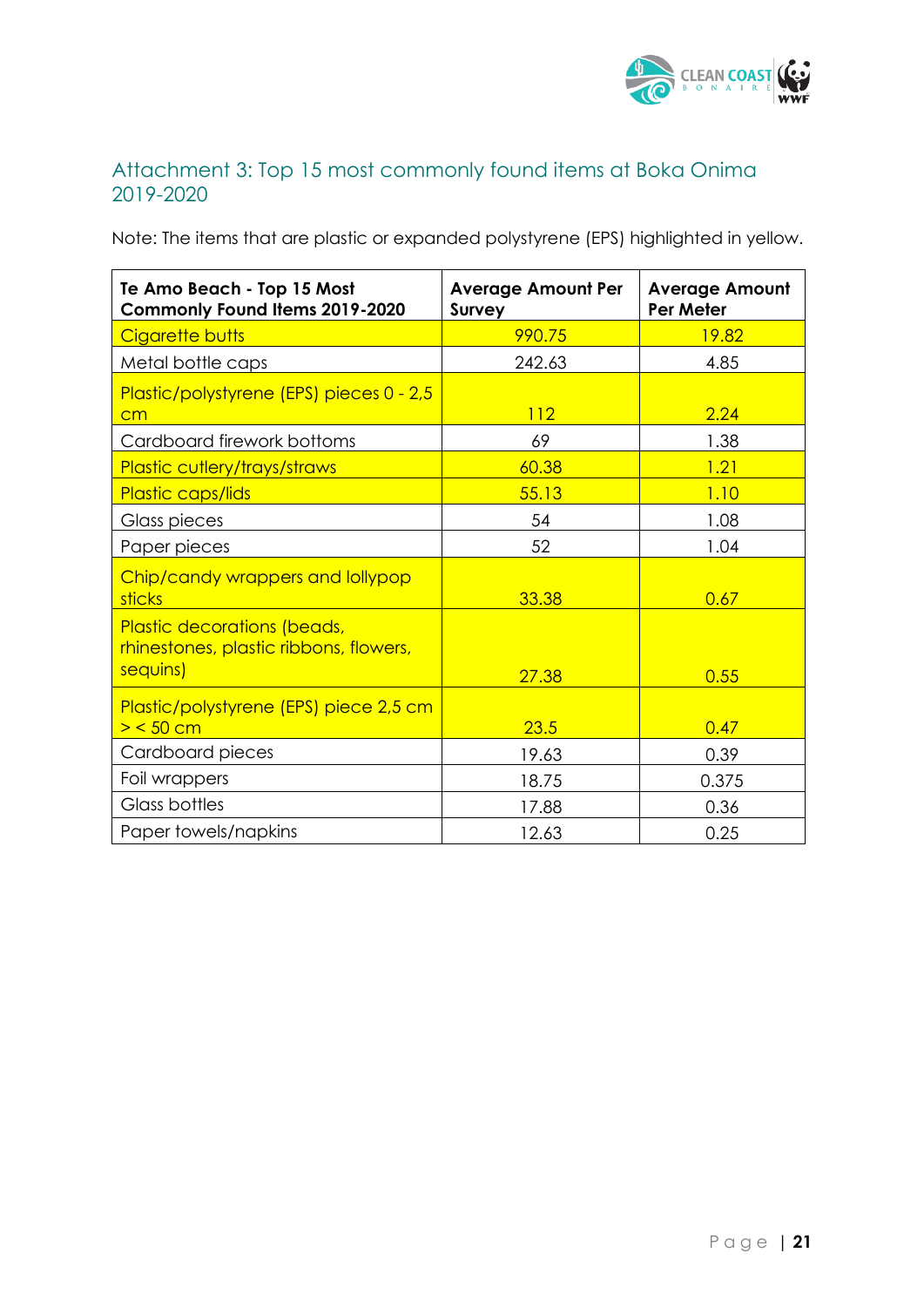

## <span id="page-22-0"></span>Attachment 4: Top 15 most commonly found coarse litter items 2020

Note: The items that are plastic or expanded polystyrene (EPS) highlighted in yellow. Cigarette butts are not included in this list because they are only counted in a 1 m2 area.

| <b>CROW - Top 15 Most Commonly Found</b><br><b>Coarse Litter Items 2020</b> | <b>Average Amount</b><br>Per Survey | <b>Average Amount</b><br>Per Meter |
|-----------------------------------------------------------------------------|-------------------------------------|------------------------------------|
| Metal bottle caps                                                           | 13.61                               | 0.1361                             |
| <b>Plastic straws</b>                                                       | 4.12                                | 0.0412                             |
| <b>Chip/candy wrappers</b>                                                  | 2.91                                | 0.0291                             |
| Glass bottles                                                               | 2.56                                | 0.0256                             |
| Paper pieces                                                                | 2.23                                | 0.0223                             |
| <b>Plastic lollipop sticks</b>                                              | 1.77                                | 0.0177                             |
| <b>Plastic cups</b>                                                         | 1.64                                | 0.0164                             |
| <b>Plastic bottles &lt;1 litre</b>                                          | 1.38                                | 0.0138                             |
| Paper towels/napkins                                                        | 1.23                                | 0.0123                             |
| Paper receipts (bank, parking, train,                                       |                                     |                                    |
| bus)                                                                        | 1.12                                | 0.0112                             |
| Plastic bag (shop + shirts)                                                 | 1.11                                | 0.0111                             |
| <b>Plastic cutlery</b>                                                      | 1.04                                | 0.0104                             |
| Metal cans                                                                  | 1.01                                | 0.0101                             |
| <b>Plastic stirrers</b>                                                     | 0.88                                | 0.0088                             |
| <b>Polystyrene (EPS) takeaway containers</b>                                | 0.84                                | 0.0084                             |